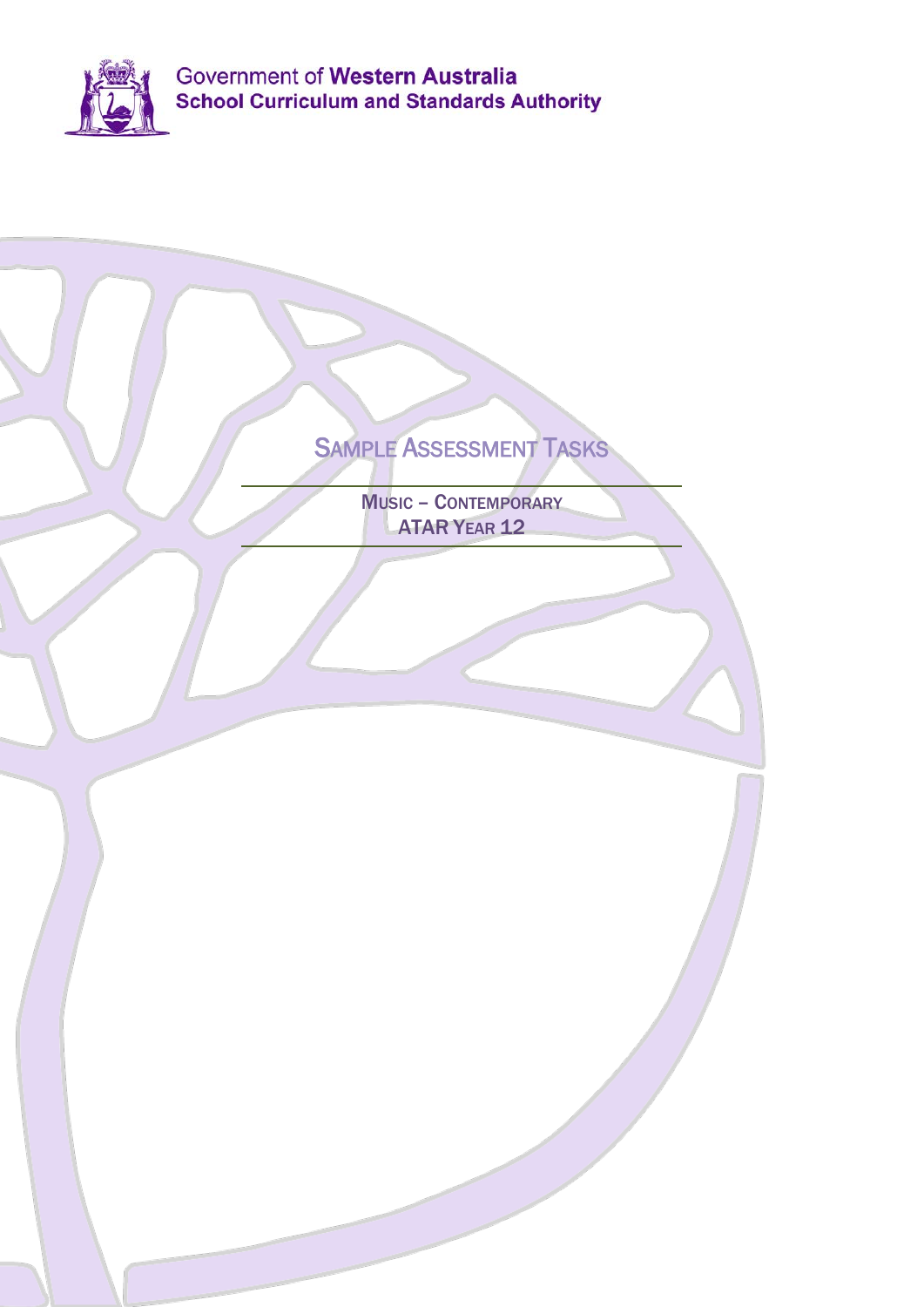#### **Copyright**

© School Curriculum and Standards Authority, 2015

This document – apart from any third party copyright material contained in it – may be freely copied, or communicated on an intranet, for non-commercial purposes in educational institutions, provided that the School Curriculum and Standards Authority is acknowledged as the copyright owner, and that the Authority's moral rights are not infringed.

Copying or communication for any other purpose can be done only within the terms of the *Copyright Act 1968* or with prior written permission of the School Curriculum and Standards Authority. Copying or communication of any third party copyright material can be done only within the terms of the *Copyright Act 1968* or with permission of the copyright owners.

Any content in this document that has been derived from the Australian Curriculum may be used under the terms of the Creative [Commons Attribution-NonCommercial 3.0 Australia licence](http://creativecommons.org/licenses/by-nc/3.0/au/)

#### **Disclaimer**

Any resources such as texts, websites and so on that may be referred to in this document are provided as examples of resources that teachers can use to support their learning programs. Their inclusion does not imply that they are mandatory or that they are the only resources relevant to the course.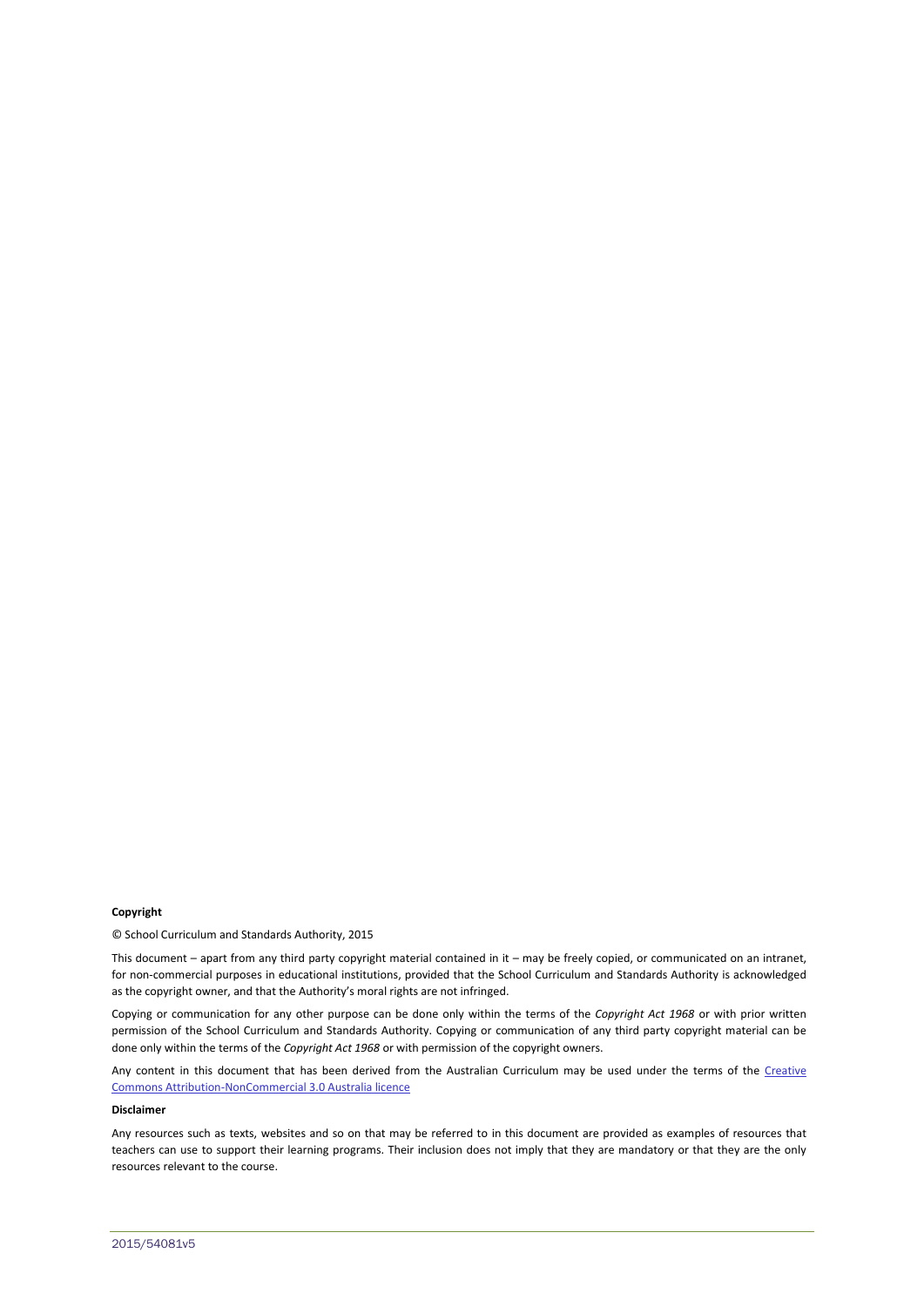# Sample assessment task

# Music – Contemporary – ATAR Year 12

Task 12 – Unit 4

#### **Assessment type: Aural**

The paper will consist of eight questions and will cover the following concepts:

- identification of scales/modes and intervals
- chord progression
- recognition of tonality and modulation
- rhythmic and melodic dictations
- rhythm and pitch discrepancy
- aural analysis.

### **Conditions**

Time for the task: 60 minutes Formal in-class assessment, Week 14

#### **Task weighting**

8% of the school mark for this pair of units

**Name:**\_\_\_\_\_\_\_\_\_\_\_\_\_\_\_\_\_\_\_\_\_\_\_\_\_\_\_\_\_\_\_\_\_\_\_\_\_ **(80 marks)** 

# **Question 1: Interval recognition (9 marks)**

(a) Melodic intervals

Identify the four bracketed intervals in the following excerpt. Provide the missing notes on the staff and write the resulting intervals on the lines provided underneath the score.

\_\_\_\_\_\_\_\_\_\_\_\_\_\_\_\_\_\_\_\_\_\_\_\_\_\_\_\_\_\_\_\_\_\_\_\_\_\_\_\_\_\_\_\_\_\_\_\_\_\_\_\_\_\_\_\_\_\_\_\_\_\_\_\_\_\_\_\_\_\_\_\_\_\_\_\_\_\_\_\_\_\_\_\_\_\_\_\_\_\_\_\_\_\_\_\_\_\_\_\_\_\_\_\_

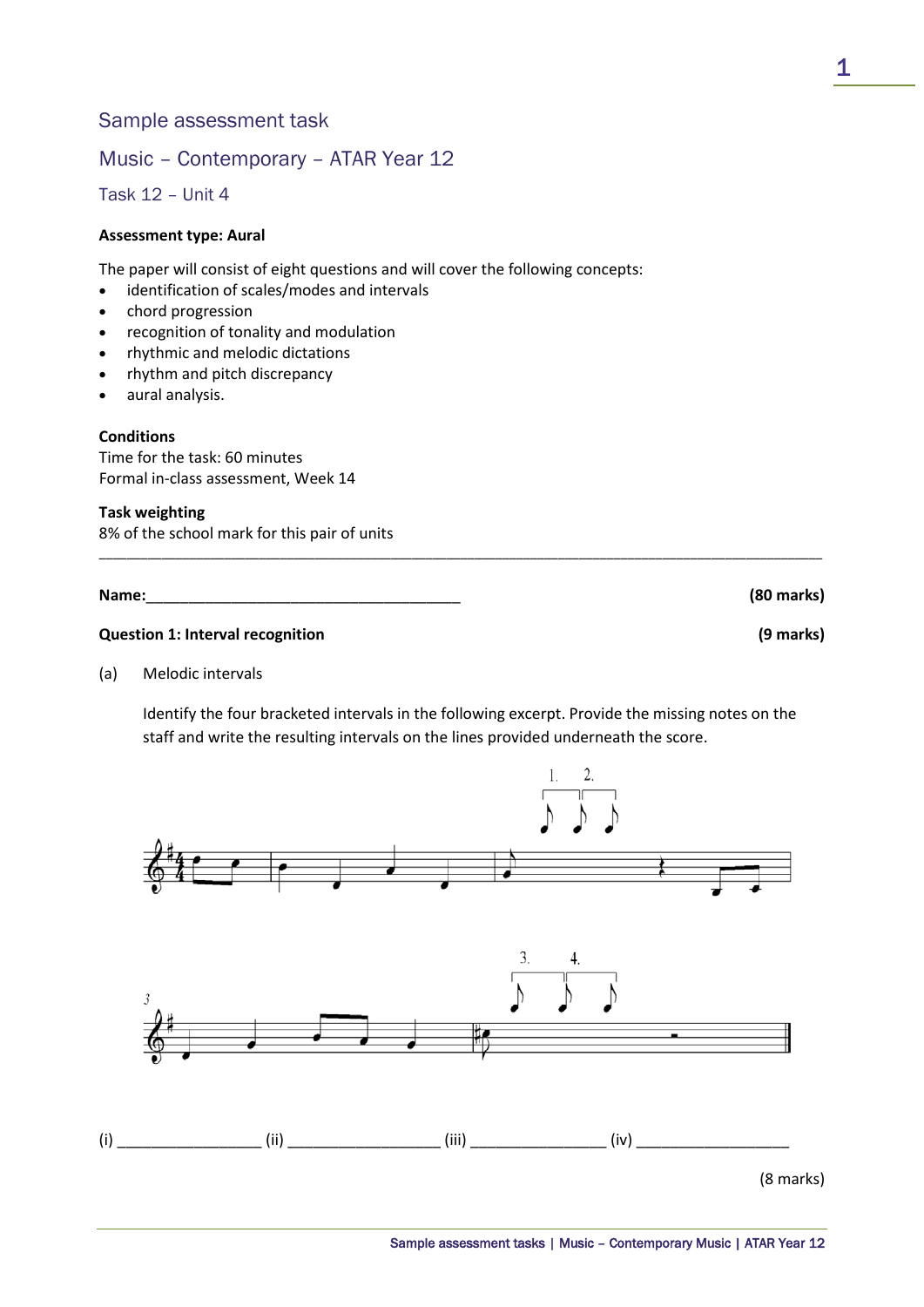(b) Harmonic intervals

Identify the harmonic interval formed between the final two notes of the following two-part extract. Place a tick  $(v)$  next to the correct answer. (1 mark)

| $(\checkmark)$ |                                    |
|----------------|------------------------------------|
|                | Major 3rd                          |
|                | Minor 3rd                          |
|                | Major 6 <sup>th</sup>              |
|                | Minor 6 <sup>th</sup>              |
|                | Minor 7 <sup>th</sup>              |
|                | Perfect 4 <sup>th</sup>            |
|                | Aug 4 <sup>th</sup> /Dim 5/Tritone |
|                | Perfect 5 <sup>th</sup>            |

# **Question 2: Scale recognition (3 marks)**

(a) Identify the scale which best fits the following excerpts (i) and (ii).

| (i)  | $(1$ mark) |
|------|------------|
| (ii) | $(1$ mark) |

(b) Identify which mode best fits the extract performed. Place a tick  $(v)$  next to the correct answer.

(1 mark)

| dorian     |
|------------|
| ionian     |
| aeolian    |
| mixolydian |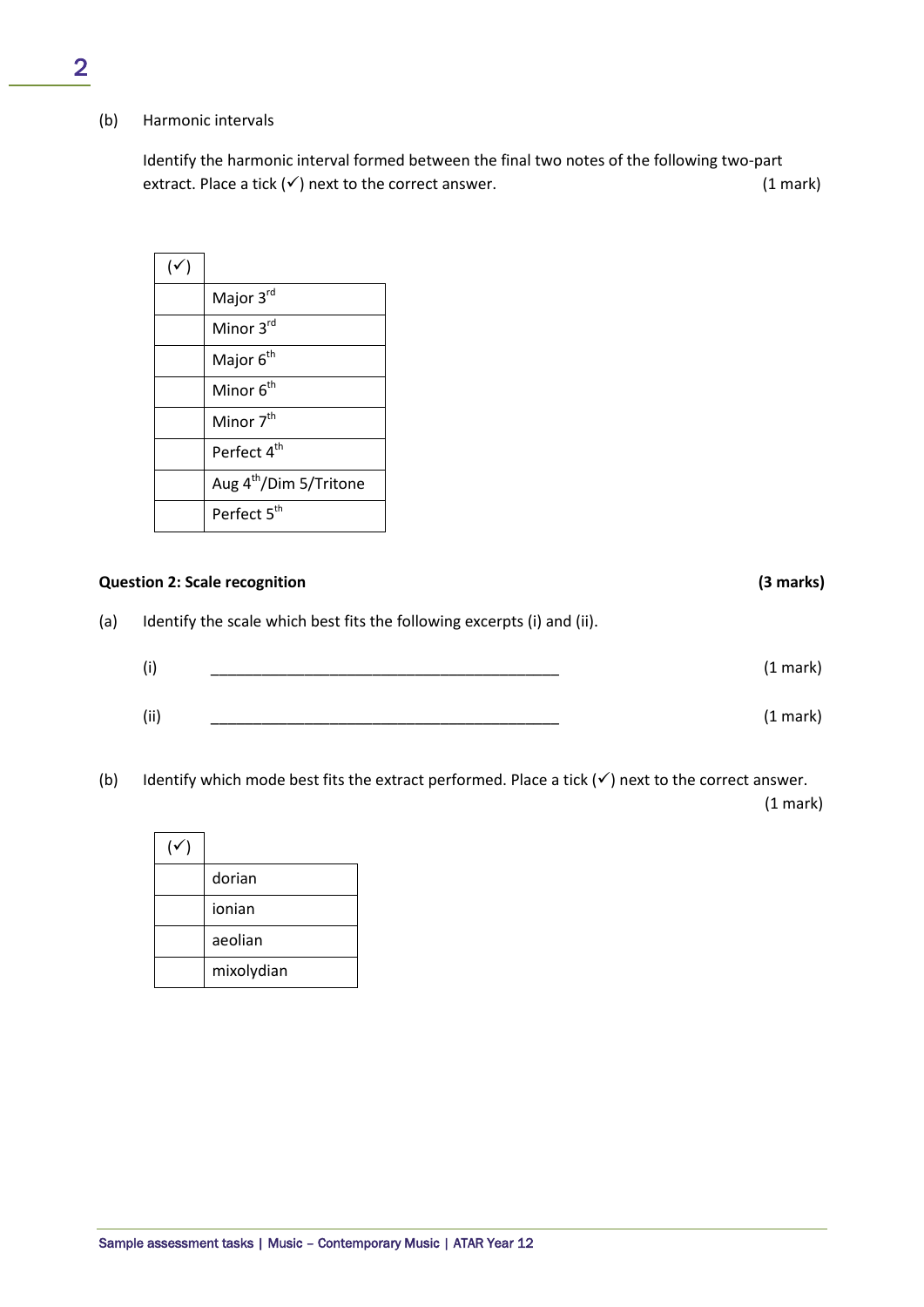# **Question 3: Rhythm (12 marks)**

(a) Irregular rhythms

Each of the following extracts is an example of irregular metre or mixed metre.

(i) **Extract 1:** Match the extract with the correct repeating pattern. Place a tick in the box next to the correct answer. (1 mark)



(ii) **Extract 2:** Identify and describe the use of time signature in this mixed metre extract. (2 marks)

\_\_\_\_\_\_\_\_\_\_\_\_\_\_\_\_\_\_\_\_\_\_\_\_\_\_\_\_\_\_\_\_\_\_\_\_\_\_\_\_\_\_\_\_\_\_\_\_\_\_\_\_\_\_\_\_\_\_\_\_\_\_\_\_\_\_\_\_\_\_\_\_\_\_

\_\_\_\_\_\_\_\_\_\_\_\_\_\_\_\_\_\_\_\_\_\_\_\_\_\_\_\_\_\_\_\_\_\_\_\_\_\_\_\_\_\_\_\_\_\_\_\_\_\_\_\_\_\_\_\_\_\_\_\_\_\_\_\_\_\_\_\_\_\_\_\_\_\_

\_\_\_\_\_\_\_\_\_\_\_\_\_\_\_\_\_\_\_\_\_\_\_\_\_\_\_\_\_\_\_\_\_\_\_\_\_\_\_\_\_\_\_\_\_\_\_\_\_\_\_\_\_\_\_\_\_\_\_\_\_\_\_\_\_\_\_\_\_\_\_\_\_\_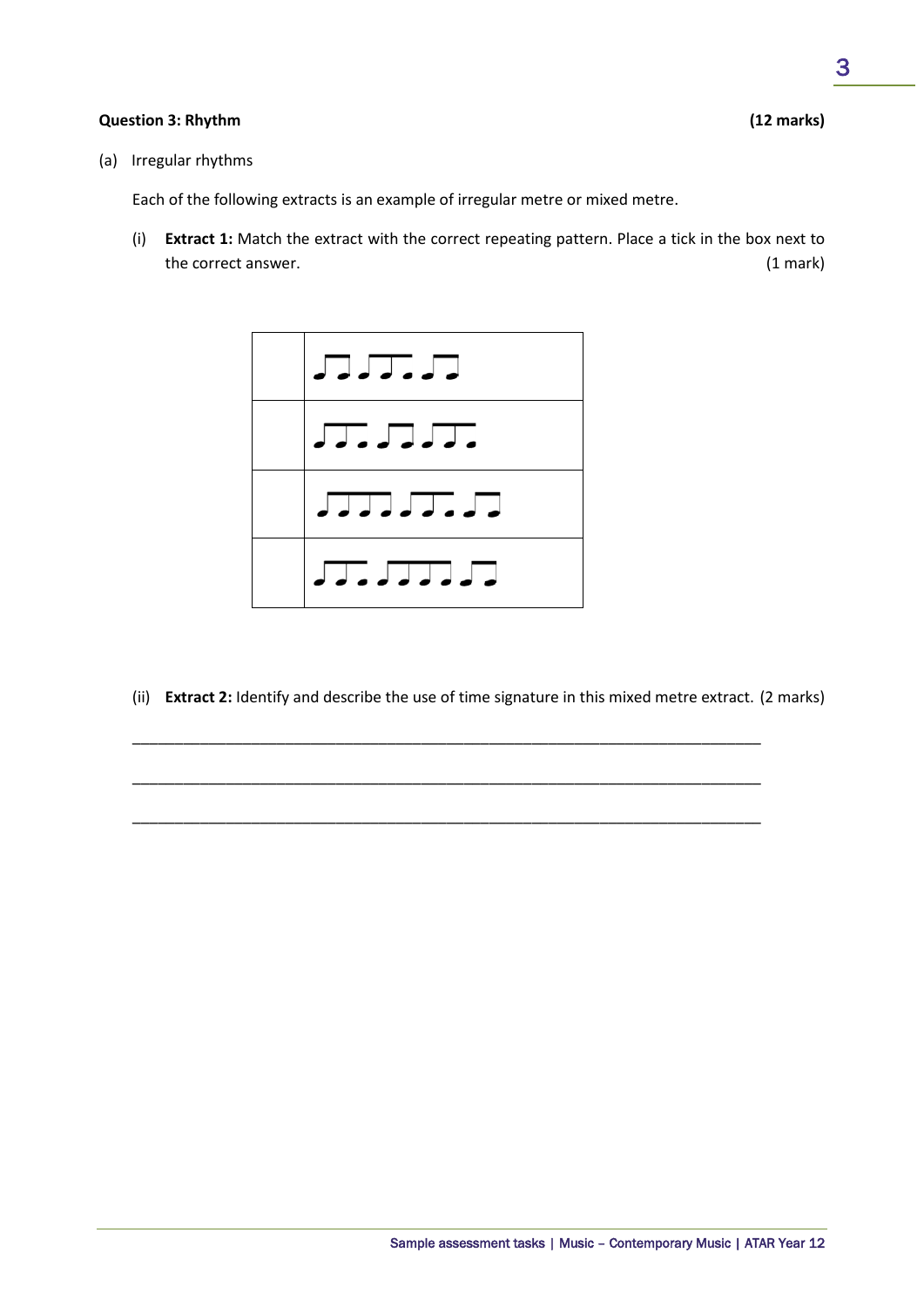#### (b) Rhythmic dictation (9 marks)

Complete the following eight bar rhythmic dictation, adding rests and rhythm to the given pitches. The dictation will be played as follows with a 30 second pause between each playing:

- the complete excerpt
- the first phrase of the excerpt played twice
- the second phrase of the excerpt played twice
- the complete excerpt played again.

Prior to the commencement of this excerpt, one bar containing the tonic triad will be played and a second bar with three beats will be heard.



#### **Question 4: Recognition of tonality and modulation (3 marks)**

The following excerpt consists of 15 bars and contains two modulations. The first modulation [a] occurs in bars 8–9 and the second modulation [b] occurs in bars 10–11. Listen carefully to the extract and select from the following options to describe the modulations at these points.

Name the tonality and select from the following modulations:

- to the relative major
- to the relative minor
- to the dominant
- to the subdominant.

| Tonality:      | $(1$ mark $)$ |
|----------------|---------------|
| Modulation [a] | $(1$ mark $)$ |
| Modulation [b] | $(1$ mark $)$ |

4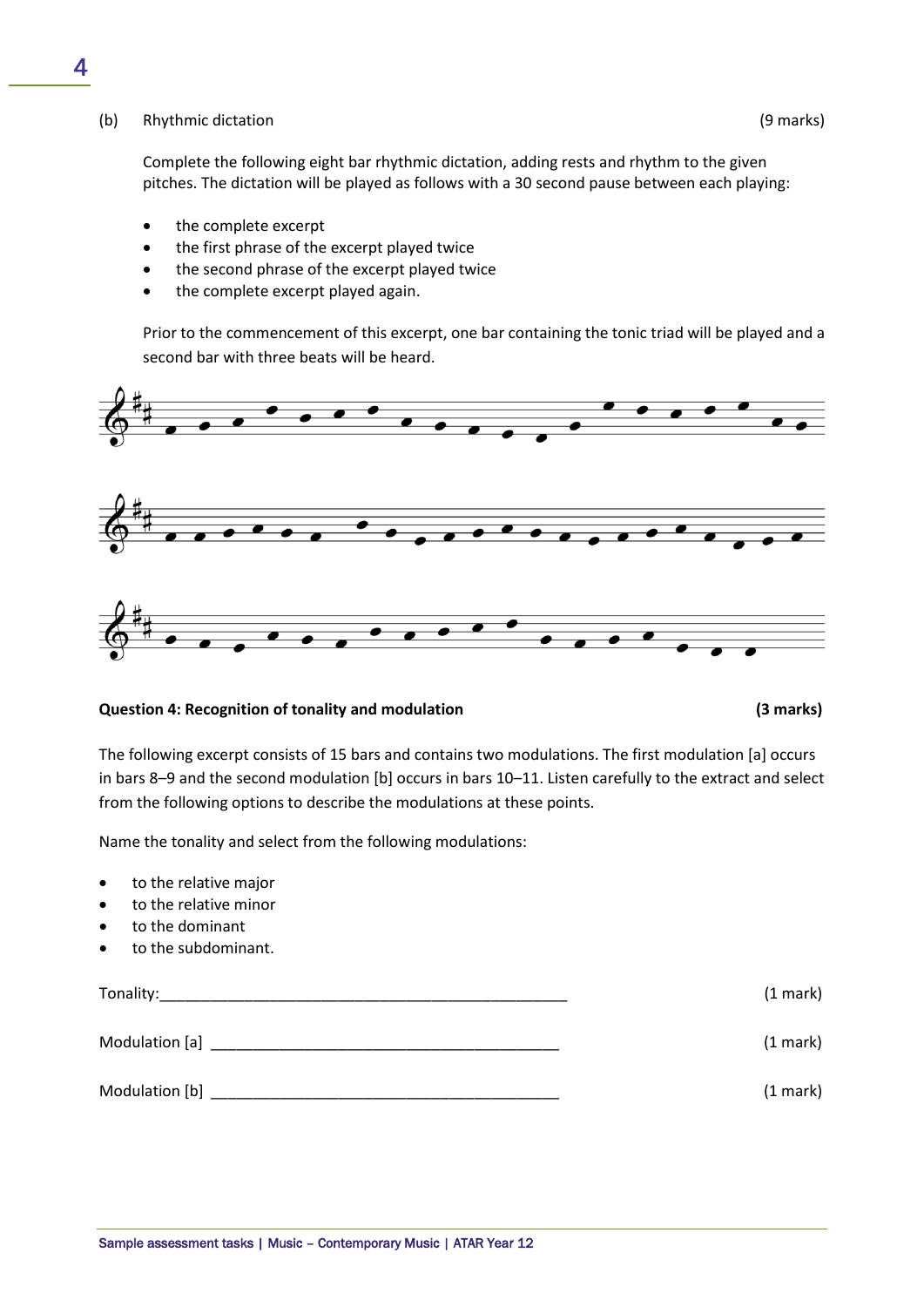#### **Question 5: Harmonic/chord progressions (8 marks)**

(a) Complete the following harmonic analysis. Identify the ten chords that are underlined using Roman numerals or chord names, indicating inversions and sevenths, if required.



### **Question 6: Melodic dictation (9 marks)**

Complete the following melodic dictation, providing the missing pitch and rhythm. The dictation will be played as follows with a 30 second pause between each playing:

- the complete excerpt
- the first phrase of the excerpt played twice
- the second phrase of the excerpt played twice
- the complete excerpt played again.

Prior to the commencement of this excerpt, one bar containing the tonic triad will be played and a second bar with three beats will be heard.

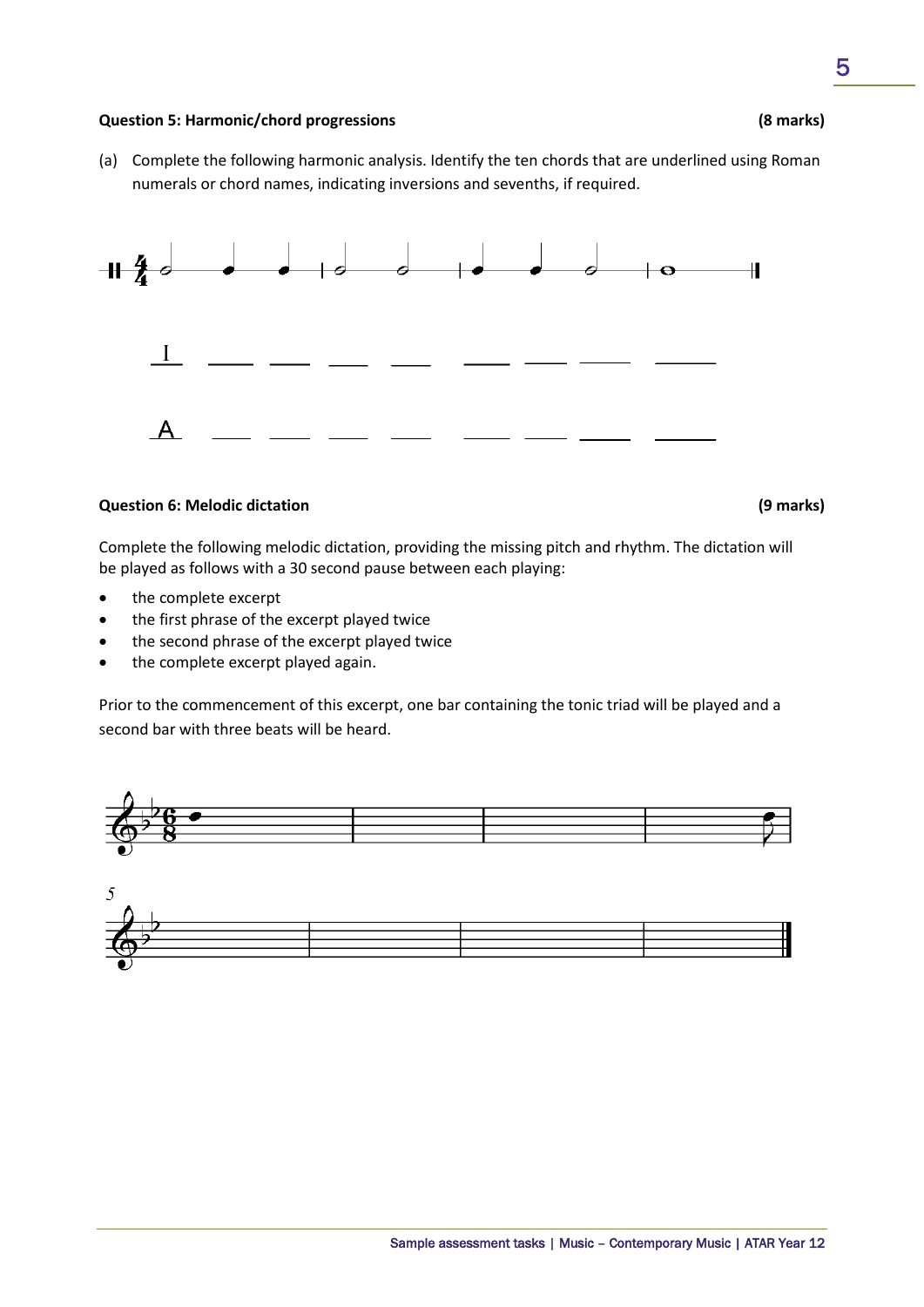#### **Question 7: Pitch and rhythm discrepancies (6 marks)**

6

There are **two** pitch errors and **two** rhythmic errors in the following melody. Circle each error and write the **corrections only** on the staff below.



# **Question 8: Aural analysis (30 marks)**

- (a) Example One
	- (i) Circle three terms from the table below that best suit the music you hear. (3 marks)

| Pedal point                  | Moderate tempo | Fast/Allegro  |
|------------------------------|----------------|---------------|
| Minor 7 <sup>th</sup> chords | Ostinato       | Modulation    |
| Syncopation                  | Chromaticism   | Compound time |

(ii) Name the two chords used in the verse (2 marks)

 $and$ 

(iii) Fill in the missing notes of the bass line of the chorus. (4 marks)



(iv) Name the interval between the two vocalists when the female voice enters in the third verse.

\_\_\_\_\_\_\_\_\_\_\_\_\_\_\_\_\_\_\_\_\_\_\_\_\_\_\_\_\_\_\_\_\_\_\_\_\_\_\_\_\_\_\_\_\_ (1 mark)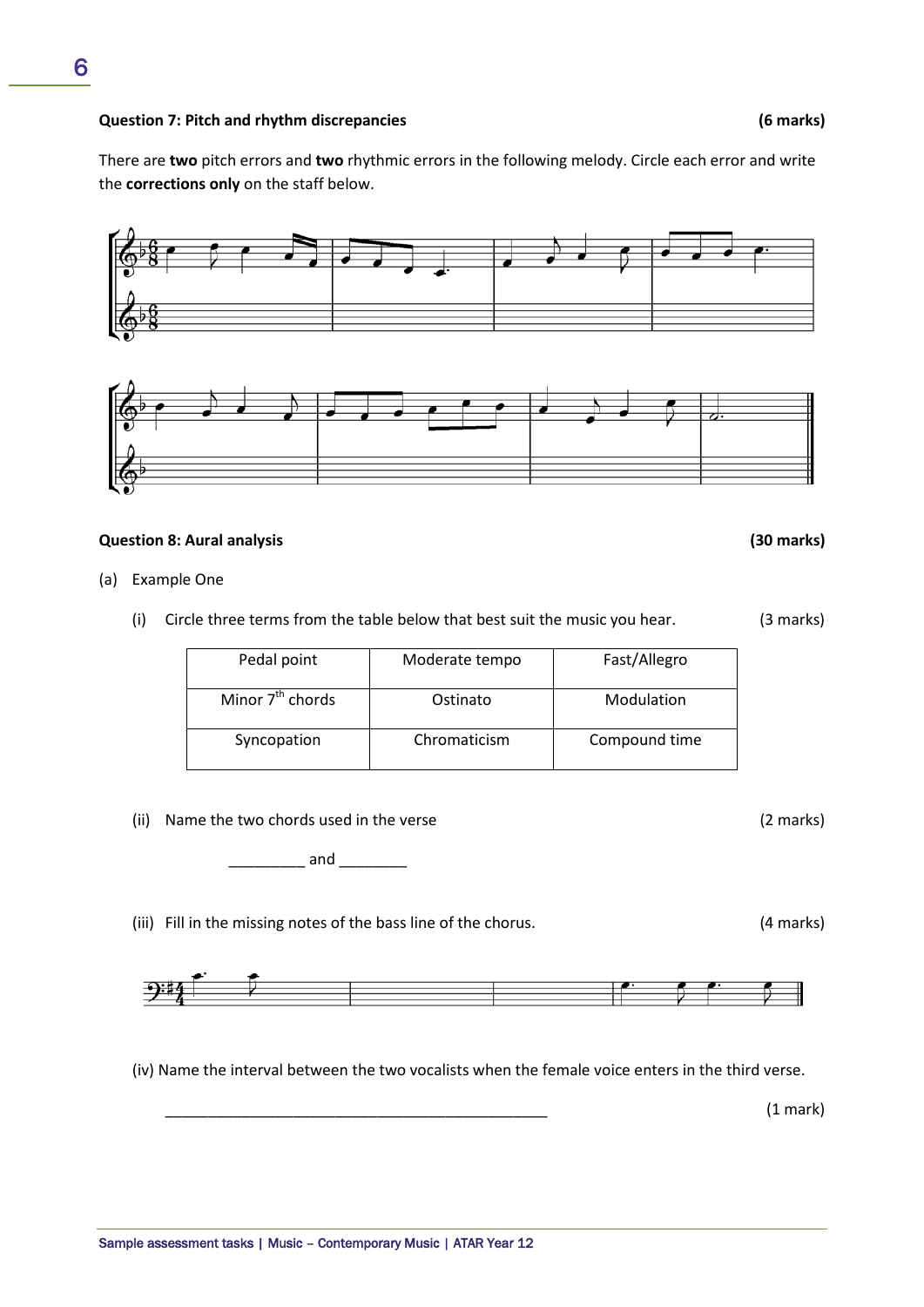# (b) Example Two

|     | Write out the first bar of the drum kit part in the introduction.                    | (2 marks) |
|-----|--------------------------------------------------------------------------------------|-----------|
|     |                                                                                      |           |
|     | (ii) Which instrument is playing the bass line? ________________________________     | (1 mark)  |
|     | (iii) What is the name of the compositional technique exemplified by this bass line? |           |
|     |                                                                                      | (1 mark)  |
|     | (iv) Write out the first bar of the bass line below.                                 | (4 marks) |
|     |                                                                                      |           |
|     |                                                                                      |           |
|     |                                                                                      |           |
| (v) | Which instrument is playing the first improvisation?                                 | (1 mark)  |
|     | $(\checkmark)$                                                                       |           |
|     | trumpet                                                                              |           |
|     | alto saxophone<br>trombone                                                           |           |
|     |                                                                                      |           |
|     | baritone saxophone                                                                   |           |
|     | (vi) Which instrument is playing the second improvisation?                           | (1 mark)  |
|     | $(\checkmark)$                                                                       |           |
|     | trumpet                                                                              |           |
|     | alto saxophone                                                                       |           |
|     | trombone                                                                             |           |
|     | baritone saxophone                                                                   |           |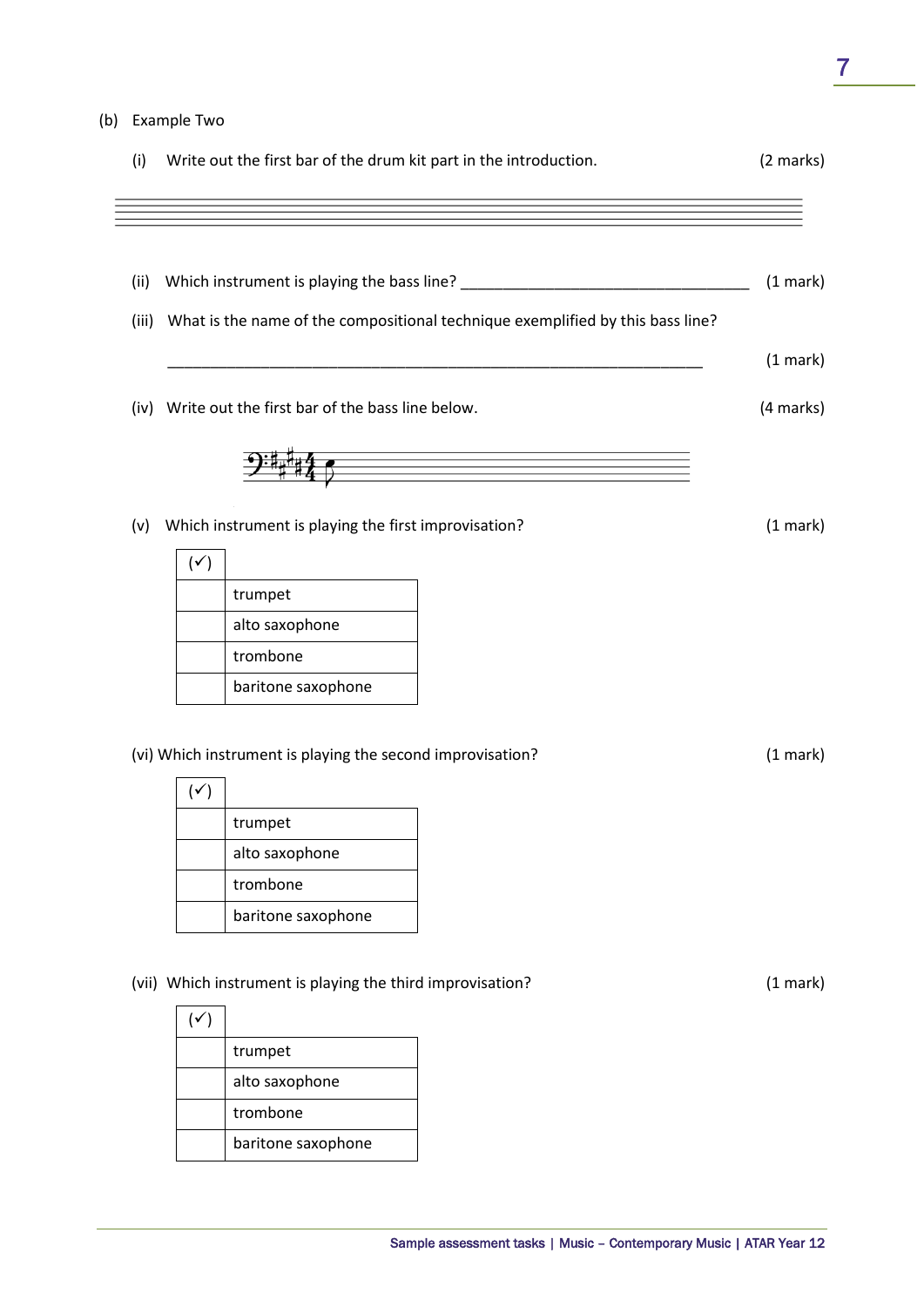(viii) Describe the timbre of the third soloist's improvisation and state how this sound is achieved. (2 marks)

\_\_\_\_\_\_\_\_\_\_\_\_\_\_\_\_\_\_\_\_\_\_\_\_\_\_\_\_\_\_\_\_\_\_\_\_\_\_\_\_\_\_\_\_\_\_\_\_\_\_\_\_\_\_\_\_\_\_\_\_\_\_\_\_\_\_\_\_\_\_\_\_\_\_\_\_\_

|     | (ix) What scale or mode is this piece of music based on? | $(1$ mark $)$ |
|-----|----------------------------------------------------------|---------------|
| (x) | Describe the form of this piece of music.                | (2 marks)     |
|     |                                                          |               |

(xi) This music was the theme music for a television series named *Peter Gunn*, which aired on NBC and later ABC television networks from 1958 to 1961. The original soundtrack was written by Henry Mancini although the track in this test was recorded by the Blues Brothers later. What two musical styles do you think are the main influences on this music? (2 marks)

\_\_\_\_\_\_\_\_\_\_\_\_\_\_\_\_\_\_\_\_\_\_\_\_\_\_\_\_\_\_\_\_\_\_\_\_\_\_\_\_\_\_\_\_\_\_\_\_\_\_\_\_\_\_\_\_\_\_\_\_\_\_\_\_\_\_\_\_\_\_\_\_\_\_\_\_\_

\_\_\_\_\_\_\_\_\_\_\_\_\_\_\_\_\_\_\_\_\_\_\_\_\_\_\_\_\_\_\_\_\_\_\_\_\_\_\_\_\_\_\_\_\_\_\_\_\_\_\_\_\_\_\_\_\_\_\_\_\_\_\_\_\_\_\_\_\_\_\_\_\_\_\_\_\_

- $\bullet$   $\qquad \qquad \qquad \qquad \qquad \qquad \qquad \qquad \qquad \qquad \qquad \qquad \qquad \qquad \qquad \qquad \qquad \qquad \qquad \qquad \qquad \qquad \qquad \qquad \qquad \qquad \qquad \qquad \qquad \qquad \qquad \qquad \qquad \qquad \qquad \qquad \qquad \qquad \qquad \qquad \qquad \qquad \qquad \q$
- 

Why? (2 marks)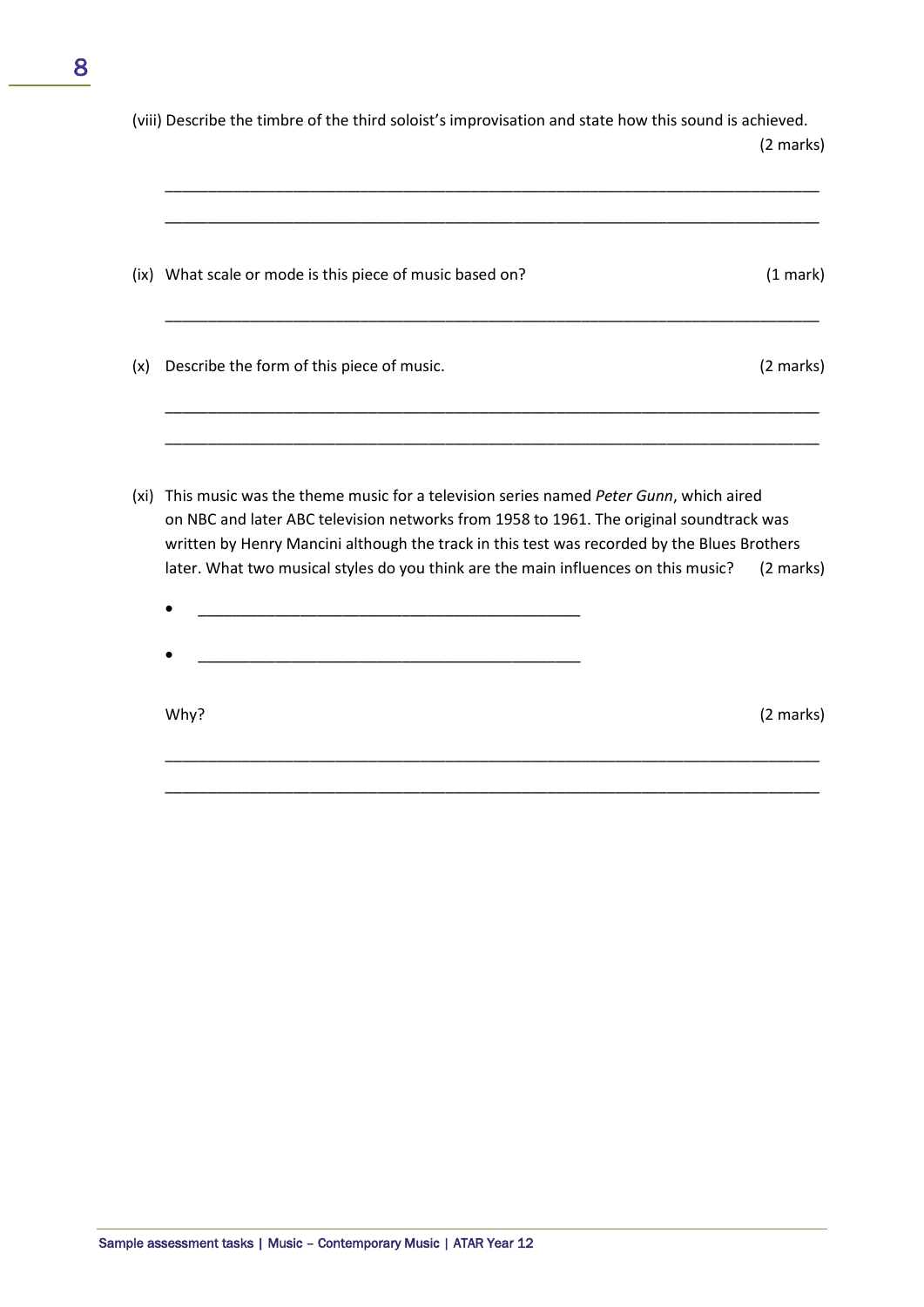# Marking key for sample assessment task 12 – Unit 4

# **Name:**\_\_\_\_\_\_\_\_\_\_\_\_\_\_\_\_\_\_\_\_\_\_\_\_\_\_\_\_\_\_\_\_\_\_\_\_\_ **(80 marks)**

#### **Question 1: Interval recognition (9 marks)**

(a) Melodic intervals



| <b>Description</b>                    | <b>Mark</b> |
|---------------------------------------|-------------|
| minor 7 <sup>th</sup><br>(i)          |             |
| (ii) minor $2^{nd}$                   |             |
| (iii) minor $6^{th}$                  |             |
| (iv) minor $2^{nd}$                   |             |
| 1 mark for each pair of correct notes | $1 - 4$     |
| <b>Total</b>                          |             |

#### (b) Harmonic intervals

| <b>Description</b>                                                    | <b>Mark</b> |
|-----------------------------------------------------------------------|-------------|
| Diminished 5 <sup>th</sup> /Augmented 4 <sup>th</sup> /Tritone<br>(i) |             |
| <b>Total</b>                                                          |             |

### **Question 2: Scale recognition (3 marks)**

(a) Scale

| <b>Description</b>    | <b>Mark</b> |
|-----------------------|-------------|
| (i)<br><b>Blues</b>   |             |
| (ii)<br>melodic minor |             |
| <b>Total</b>          |             |

#### (b) Mode

| <b>Description</b> | <b>Mark</b> |
|--------------------|-------------|
| dorian mode        |             |
| <b>Total</b>       |             |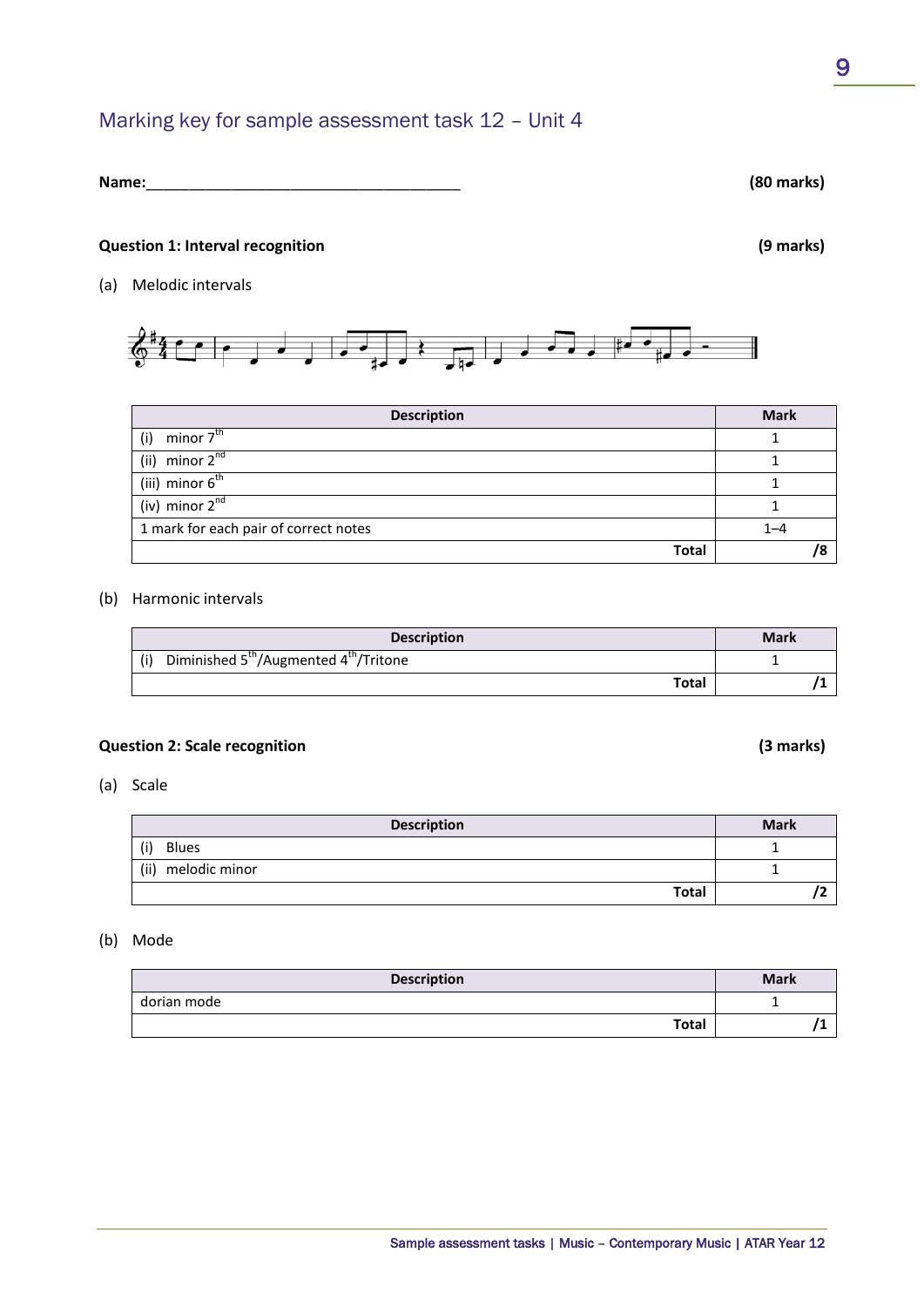### **Question 3: Rhythm (12 marks)**

(a) Irregular rhythms

[Use a recording of Sting's *Mercury falling* ('I hung my head', 0.00–0.21)]

(i) **Extract 1:** Match the extract with the correct repeating pattern. Place a tick in the box next to the correct answer. (1 mark)



(ii) **Extract 2:** Identify and describe the use of time signature in this mixed metre extract.

(2 marks)

[Use a recording of Bernstein's *West Side Story* ('America', 3:05–3:41)]

This extract alternates between two time signatures:  $\begin{matrix} 6 \\ 8 \end{matrix}$  and  $\begin{matrix} 3 \\ 4 \end{matrix}$ 

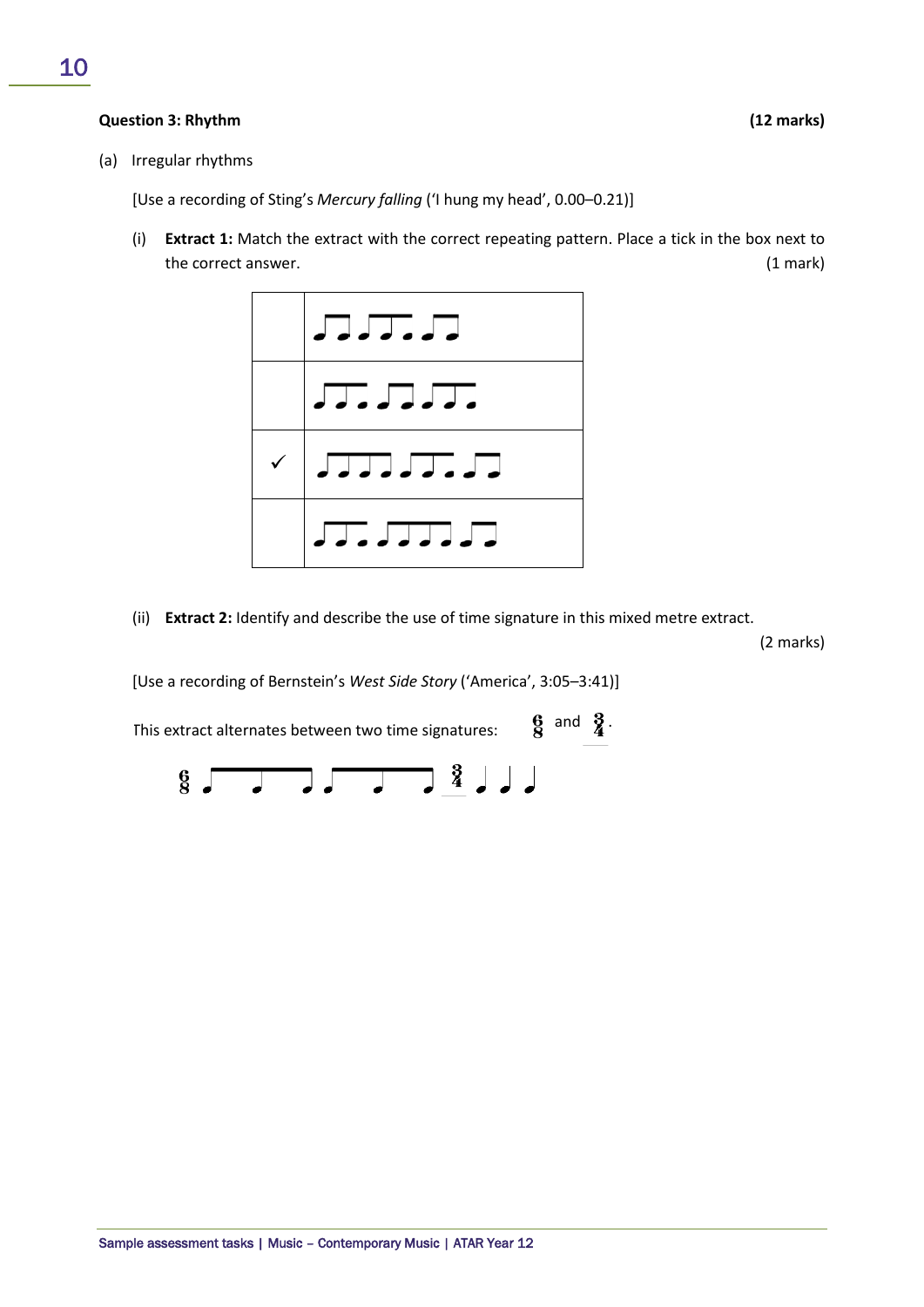(b) Rhythmic dictation (9 marks)



- *1 mark for each correct beat (33 notes); divide the total by three for a mark out of 11*
- *3 marks for 8–9 correct barlines, 2 marks for 6–7 correct barlines, 1 mark for 4–5 correct barlines, 0 marks for three or less correct barlines (3 marks)*
- *2 marks for all beats correctly grouped, 1 mark for 1–2 rhythmic grouping errors, 0 marks for three or more errors in rhythmic grouping (2 marks)*
- *1 mark for each correct triplet (2 marks)*
- *total mark out of 18, divide by two for a mark out of nine*

### **Question 4: Recognition of tonality (3 marks)**

# **Description Mark Mark** Tonality: minor 1 and 1 and 1 and 1 and 1 and 1 and 1 and 1 and 1 and 1 and 1 and 1 and 1 and 1 and 1 and 1 and 1 and 1 and 1 and 1 and 1 and 1 and 1 and 1 and 1 and 1 and 1 and 1 and 1 and 1 and 1 and 1 and 1 and 1 and 1 Modulation [a]: to the relative major 1 Modulation [b]: to the dominant 1 **Total /3**

### **Question 5: Harmonic/chord progressions (8 marks)**



*(1 mark per chord: chord quality and position must be correct)*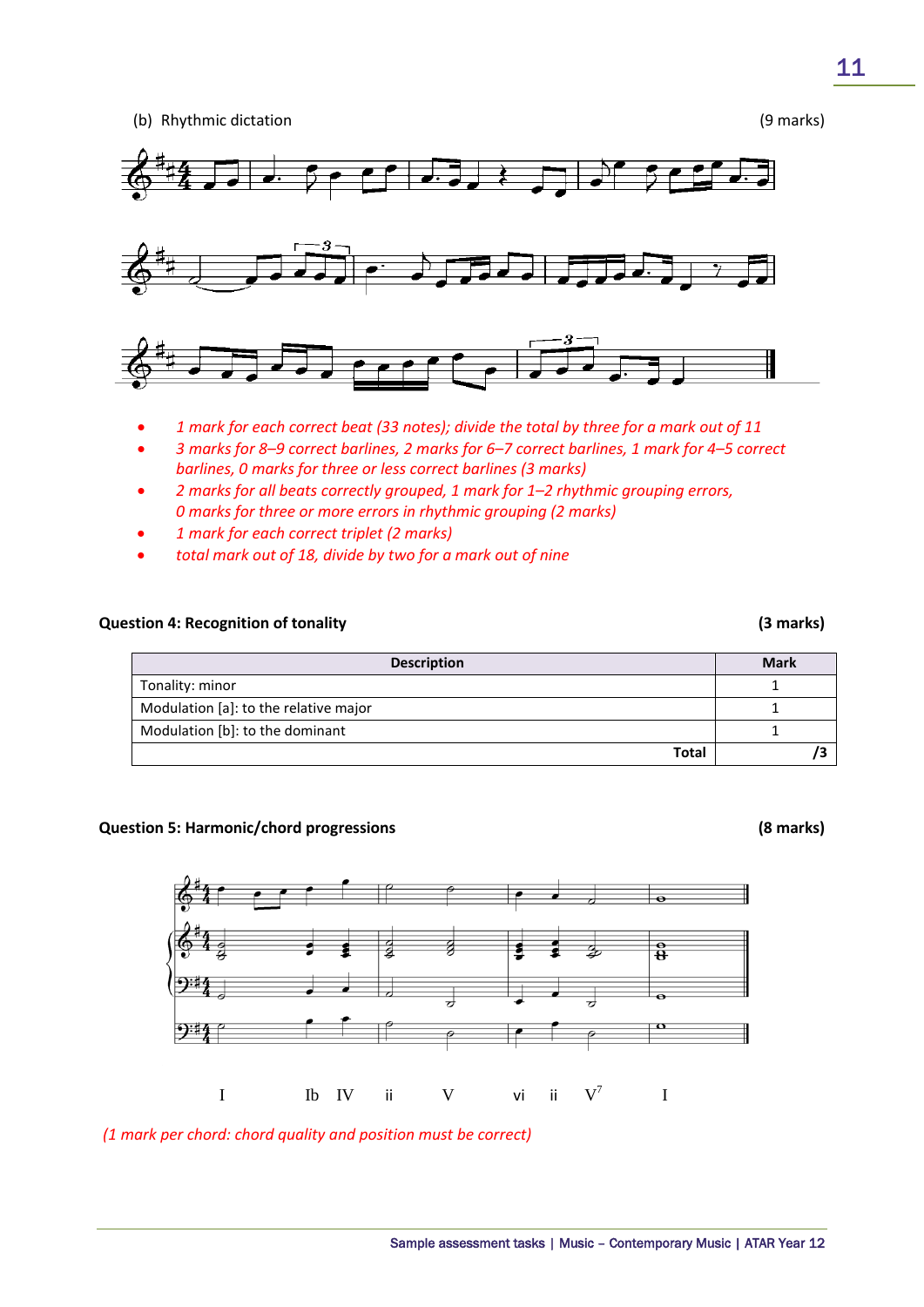**Question 6: Melodic dictation (9 marks)**



- *1 mark for each correct note (33 notes); divide the total by three for a mark out of 11*
- *1 mark for each correct rhythm (32 notes); divide the total by eight for a mark out of four*
- *1 mark for each correct accidental, for a mark out of three*
- *total mark out of 18, divide by two for a mark out of nine*

**Question 7: Pitch and rhythm discrepancies (6 marks)** 

 $\overline{a}$  $\circled{2}$  $\circled{3}$  $\circledA$ -5

| <b>Description</b>                         | <b>Mark</b> |
|--------------------------------------------|-------------|
| 1 mark for each correction                 |             |
| 2 marks for correctly circling four errors |             |
| 1 mark for correctly circling 2-3 errors   |             |
| 0 marks for circling 0–1 errors            | 0           |
| <b>Total</b>                               |             |

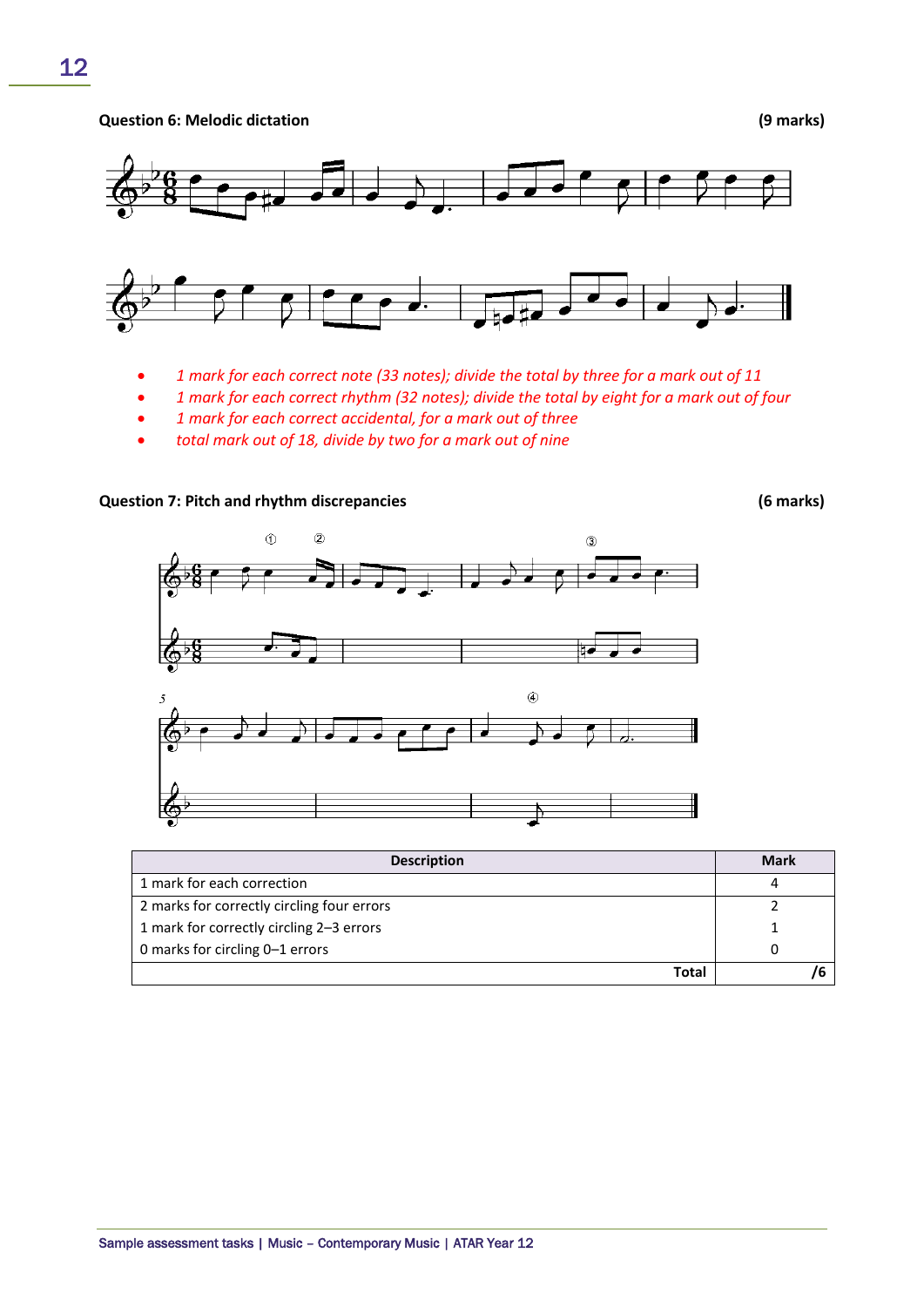#### **Question 8: Aural analysis (30 marks)**

(a) Example One (use a recording of Angus and Julia Stone's *Mango tree*)

|       | <b>Description</b>                                                                                 | <b>Mark</b> |
|-------|----------------------------------------------------------------------------------------------------|-------------|
| (i)   | any three of the following: moderate tempo, ostinato, syncopation, minor $7th$ chords              |             |
| (ii)  | I and vi                                                                                           |             |
| (iii) | 1 mark for bar 2, and then 1 mark for each remaining beat to be completed<br>(see bass line below) |             |
| (iv)  | thirds                                                                                             |             |
|       | Total                                                                                              |             |

(iii)



(b) Example Two (use a recording of the Blues Brothers version of Henry Mancini's *Peter Gunn* theme)

|       | <b>Description</b>                                                                        | <b>Mark</b> |
|-------|-------------------------------------------------------------------------------------------|-------------|
| (i)   | see score excerpt below                                                                   |             |
| (ii)  | bass guitar                                                                               | 1           |
| (iii) | ostinato                                                                                  | 1           |
| (iv)  | 1 mark per beat, both notes to be correct                                                 | $1 - 4$     |
| (v)   | alto saxophone                                                                            | 1           |
| (vi)  | trombone                                                                                  | 1           |
| (vii) | trumpet                                                                                   |             |
|       | (viii) provides an appropriate description of the sound quality/timbre                    | 1           |
|       | provides a clear and accurate explanation of how it has been achieved                     |             |
| (ix)  | accept blues scale or mixolydian mode                                                     |             |
| (x)   | verse form $-$ all instruments playing the main theme at start, then various combinations |             |
|       | improvising. 16-bar verses. Accept any reasonable answer                                  |             |
| (xi)  | (a) Jazz and (b) Blues                                                                    |             |
|       | Why? The form is very common in both styles, improvisation, use of blues scale etc.       | 2           |
|       | Total                                                                                     | /20         |

(i)



(iv) [For copyright reasons, the bass riff from the *Peter Gunn theme* cannot be reproduced in this document.]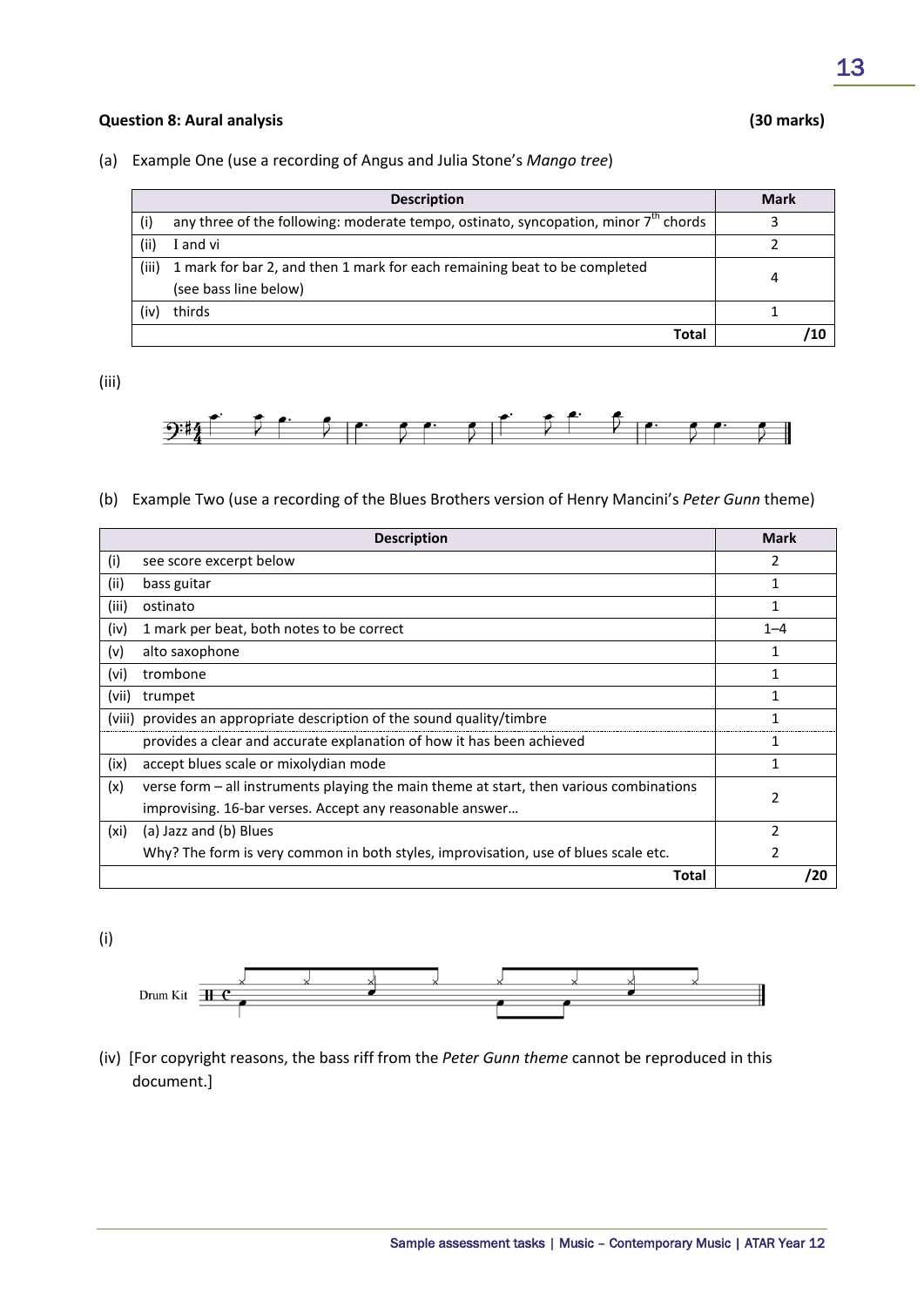# Sample assessment task

# Music – Contemporary – ATAR Year 12

Task 4 – Unit 3

**Assessment type: Theory and composition** (Melody and accompaniment writing) The paper will consist of three parts and will cover the following concepts:

- Rhythmic scansion and word setting
- Melody writing
- Accompaniment writing: piano or guitar, bass and drum-set.

### **Conditions**

Time for the task: three weeks Task to be distributed in Week 7 and then submitted and performed in Week 12

### **Task weighting**

4% of the school mark for this pair of units

**Name: \_\_\_\_\_\_\_\_\_\_\_\_\_\_\_\_\_\_\_\_\_\_\_\_\_\_\_\_\_\_\_\_\_\_\_\_\_\_ (40 marks)**

This task consists of three parts. Using the text and manuscript provided, respond to each of the following parts to create a Contemporary melody and accompaniment in a Pop style.

\_\_\_\_\_\_\_\_\_\_\_\_\_\_\_\_\_\_\_\_\_\_\_\_\_\_\_\_\_\_\_\_\_\_\_\_\_\_\_\_\_\_\_\_\_\_\_\_\_\_\_\_\_\_\_\_\_\_\_\_\_\_\_\_\_\_\_\_\_\_\_\_\_\_\_\_\_\_\_\_\_\_\_\_\_\_\_\_\_\_\_\_\_\_\_\_\_\_\_\_\_\_\_\_

#### **Overall considerations**

- You need to ensure your composition incorporates stylistically suitable Contemporary and Pop compositional devices and techniques.
- Your work must be presented using staff notation and an accurate score which includes stylistically appropriate scoring conventions and performance directions, idiomatic notation, terminology and techniques.
- You will need to arrange to have your composition recorded using an audio file or you may select to perform your work by yourself to the class.

### **Part One: Rhythmic scansion** (9 marks)

You will be given two lines of text to use as the basis of a rhythmic scansion. You must include the following:

- an appropriate time signature and correct bar lines
- a range of note values and correctly grouped rhythms
- effective word scansion.

### **Part Two: Melody writing** (13 marks)

Using your rhythmic scansion as a basis, you are to write a suitable melody in a Pop style. You must include the following:

- effective melodic contour and climax
- range and suitability for the selected voice type
- appropriate tempo, dynamics and articulation to convey a suitable Pop style
- effective word painting.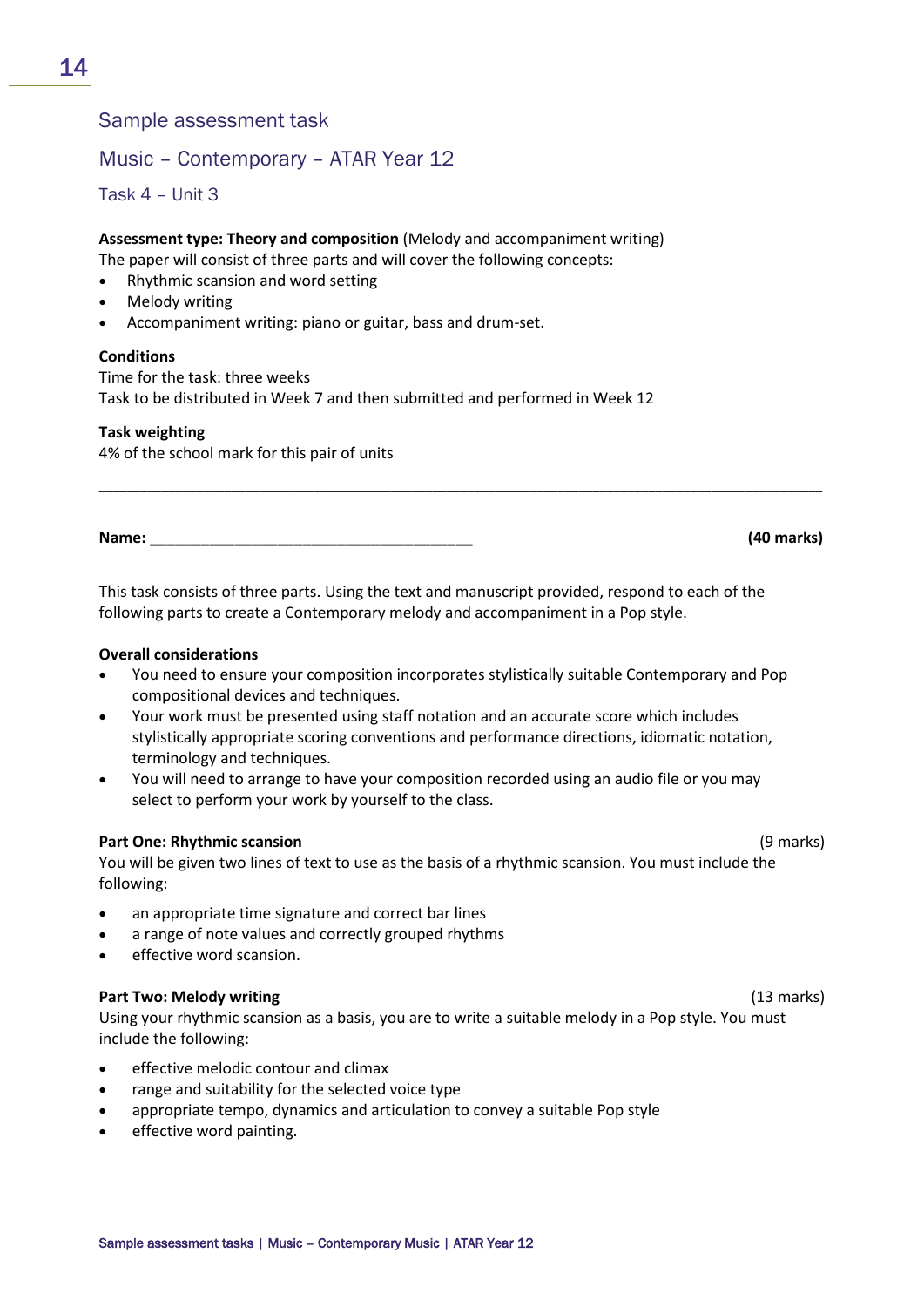# **Part Three: Accompaniment writing** (18 marks)

You will write a suitable accompaniment for your melody in a Pop style, using piano or guitar, bass and drum-set. Provide appropriate chords to fit your melody and make sure your accompaniment fits the selected chords. You must include the following:

- appropriate chords for the melody
- clear relationship to the selected chords
- range and technical capability for the piano or guitar, bass and drum set
- stylistically appropriate accompaniment part for piano or guitar
- stylistically appropriate bass and drum set parts
- appropriate dynamics, articulation and score indications
- neat and accurate score.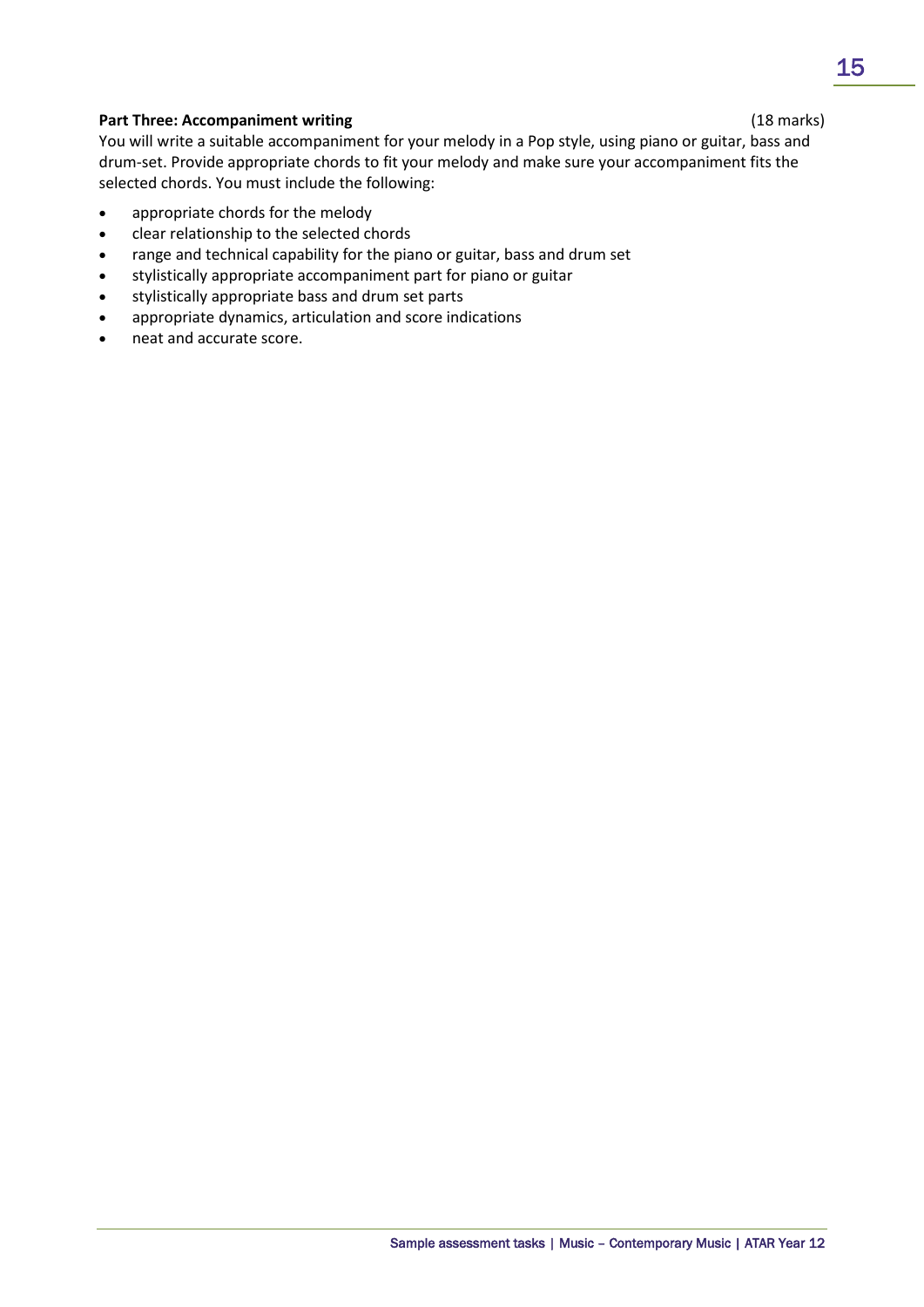# Marking key for sample assessment task 4 – Unit 3

| <b>Standards of Achievement</b>                                                                                                  | <b>Marks</b>   | <b>Score</b> |
|----------------------------------------------------------------------------------------------------------------------------------|----------------|--------------|
| <b>Part One: Rhythmic scansion</b>                                                                                               |                |              |
| Time signature and bar lines                                                                                                     |                |              |
| Selects an appropriate time signature to fit the given text and all bar lines are correct                                        | 3              |              |
| Selects an appropriate time signature for the given text, but not all bar lines are correct                                      | $1 - 2$        |              |
| Selects an inappropriate time signature and bar lines are inconsistent or mostly incorrect                                       | 0              | /3           |
| Range of note values and correctly grouped rhythms                                                                               |                |              |
| Effectively uses a wide range of note values and all rhythms are correctly grouped                                               | 3              |              |
| Uses a reasonable range of note values and most rhythms are correctly grouped                                                    | $1 - 2$        |              |
| Uses a limited range of note values with several incorrect rhythmic groupings                                                    | 0              | /3           |
| <b>Word scansion</b>                                                                                                             |                |              |
| Rhythms are appropriate for the words, with correctly placed accents and effective scansion,                                     | 3              |              |
| and some imaginative use of rhythm to enhance the text                                                                           |                |              |
| Rhythms are mostly appropriate for the words, with minor inconsistencies in accent                                               | $\overline{2}$ |              |
| placement and effective scansion                                                                                                 |                |              |
| Rhythms are sometimes inappropriate for the words, with some incorrectly placed accents<br>and occasionally ineffective scansion | $\mathbf{1}$   |              |
| Rhythms are mostly inappropriate for the words, with several incorrectly placed accents and                                      |                |              |
| mostly ineffective and/or inappropriate scansion                                                                                 | 0              | /3           |
| <b>Total Part One</b>                                                                                                            |                | /9           |
| <b>Part Two: Melody writing</b>                                                                                                  |                |              |
| <b>Melodic contour and climax</b>                                                                                                |                |              |
| Establishes and maintains effective melodic contour throughout and incorporates a clear and                                      | $4 - 5$        |              |
| well-structured climax                                                                                                           |                |              |
| Establishes and mostly maintains suitable melodic contour throughout and incorporates a                                          | $2 - 3$        |              |
| climax                                                                                                                           |                |              |
| Melodic contour is inconsistent and sometimes ineffective and does not incorporate a                                             | $\mathbf{1}$   |              |
| suitable climax                                                                                                                  |                |              |
| Melodic contour is limited and mostly ineffective and there is no evidence of a climax                                           | 0              | /5           |
| <b>Range and suitability</b>                                                                                                     |                |              |
| The melody is entirely within range and is suitable for the selected voice type                                                  | 2              |              |
| The melody is mostly within range and suitability for the selected voice type                                                    | 1              |              |
| The melody is not within range and is not suitably written for the selected voice type                                           | 0              | $\sqrt{2}$   |
| Tempo, dynamics and articulation                                                                                                 |                |              |
| Demonstrates effective use of tempo, dynamics and articulation to convey a suitable Pop<br>style                                 | 3              |              |
| Demonstrates appropriate use of tempo, dynamics and articulation to convey a mostly                                              |                |              |
| suitable Pop style                                                                                                               | $\overline{2}$ |              |
| Demonstrates inconsistent and sometimes ineffective use of tempo, dynamics and                                                   |                |              |
| articulation and Pop style                                                                                                       | $\mathbf{1}$   |              |
| Demonstrates minimal or mostly ineffective use of tempo, dynamics and articulation and                                           |                |              |
| Pop style                                                                                                                        | 0              | /3           |
| <b>Word painting</b>                                                                                                             |                |              |
| Incorporates effective examples of word painting                                                                                 | 3              |              |
| Incorporates some effective examples of word painting                                                                            | 2              |              |
| Incorporates minimal and mostly ineffective examples of word painting                                                            | 1              |              |
| Does not incorporate any examples of word painting                                                                               | 0              | /3           |
| <b>Total Part Two</b>                                                                                                            |                | /13          |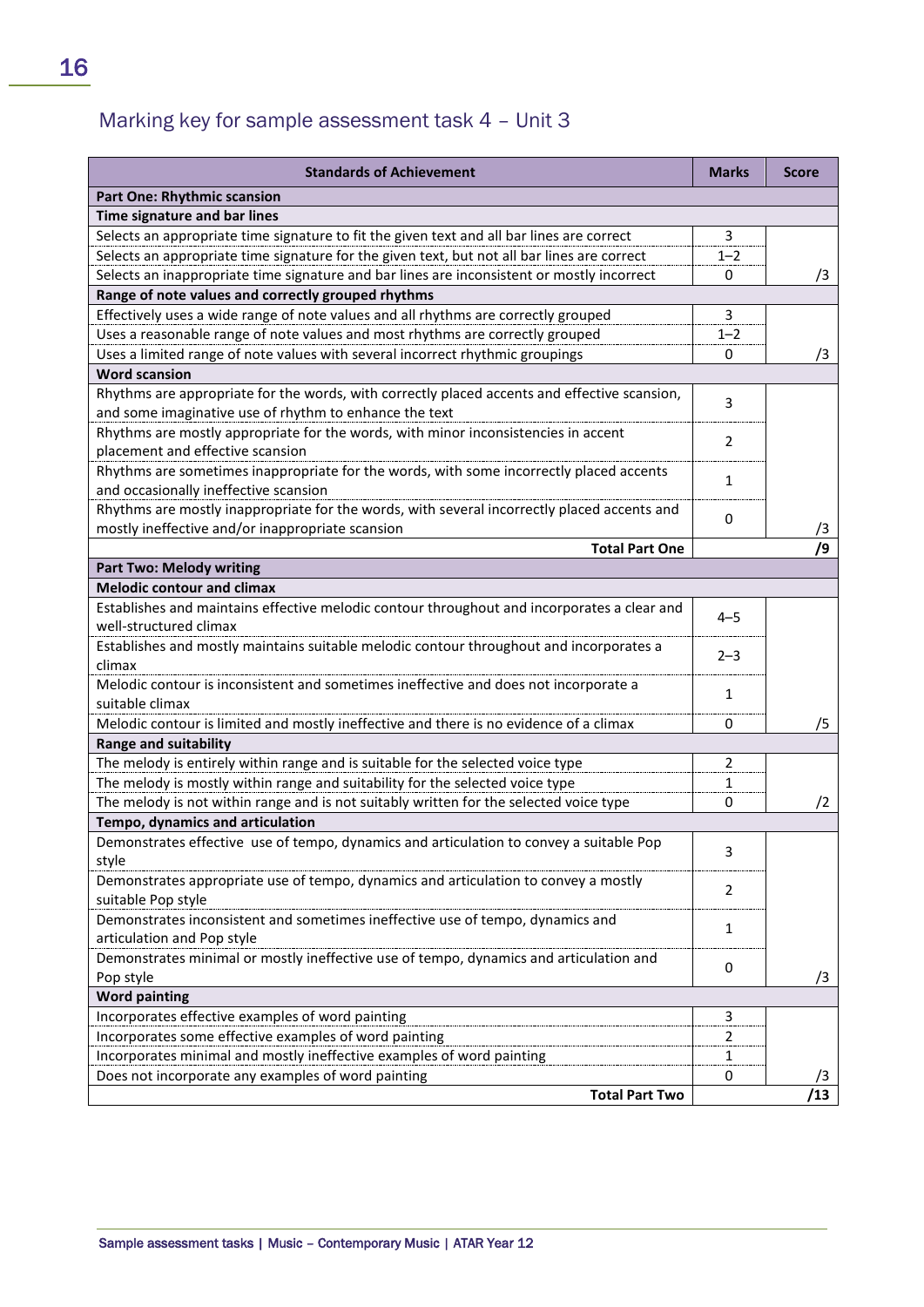| <b>Standards of Achievement</b>                                                               | <b>Marks</b>   | <b>Score</b> |
|-----------------------------------------------------------------------------------------------|----------------|--------------|
| <b>Part Three: Accompaniment</b>                                                              |                |              |
| <b>Chord selection</b>                                                                        |                |              |
| Selects appropriate and correct chords for the melody                                         | 2              |              |
| Selects chords that are mostly appropriate for the melody                                     | 1              |              |
| Selects several chords that are inappropriate for the melody                                  | 0              | $\sqrt{2}$   |
| <b>Relationship to selected chords</b>                                                        |                |              |
| The accompaniment demonstrates a clear relationship to the selected chords                    | 3              |              |
| The accompaniment demonstrates a relationship to the selected chords, with occasionally       | $\overline{2}$ |              |
| incorrect notes                                                                               |                |              |
| The accompaniment demonstrates some relationship to the selected chords with several          |                |              |
| incorrect notes                                                                               | 1              |              |
| The accompaniment demonstrates little relationship to the selected chords with mostly         |                |              |
| incorrect notes                                                                               | 0              | /3           |
| Range and technical capability                                                                |                |              |
| The accompaniment is entirely within the range and technical capability of all accompanying   |                |              |
| instruments                                                                                   | 2              |              |
| The melody is mostly within the range and technical capability of all accompanying            |                |              |
| instruments, or one or more parts are incorrect                                               | 1              |              |
| The melody is not within the range and technical capability for any of the accompanying       |                |              |
| instruments, or there are several errors in most parts                                        | 0              | /2           |
| Piano or guitar accompaniment                                                                 |                |              |
| The piano or guitar accompaniment is stylistically appropriate and effectively supports the   |                |              |
| melody throughout                                                                             | 3              |              |
| The piano or guitar accompaniment is mostly stylistically appropriate and provides some       |                |              |
| support for the melody                                                                        | $\overline{2}$ |              |
| The piano or guitar accompaniment is stylistically inconsistent and offers minimal support    |                |              |
| for the melody                                                                                | 1              |              |
| The piano or guitar accompaniment is stylistically inconsistent and mostly incorrect, and     |                |              |
| offers no support for the melody                                                              | 0              | /3           |
| <b>Bass and drum set parts</b>                                                                |                |              |
| The bass and drum set parts are stylistically appropriate, correctly notated and effectively  |                |              |
| support the melody throughout                                                                 | 3              |              |
| The bass and drum set parts are mostly stylistically appropriate and correctly notated and    |                |              |
| provide some support for the melody                                                           | 2              |              |
| The bass and drum set parts are stylistically inconsistent, contain some errors in notation   | 1              |              |
| and offer minimal support for the melody                                                      |                |              |
| The bass and drum set parts are stylistically inconsistent and mostly incorrect, and offer no | 0              |              |
| support for the melody                                                                        |                | /3           |
| Dynamics, articulation and score indications                                                  |                |              |
| Demonstrates effective use of dynamics articulation and score indications to convey a         | 3              |              |
| suitable Pop style                                                                            |                |              |
| Demonstrates appropriate use of dynamics articulation and score indications to convey a       | $\overline{2}$ |              |
| mostly suitable Pop style                                                                     |                |              |
| Demonstrates inconsistent and sometimes ineffective use of dynamics articulation and score    | $\mathbf{1}$   |              |
| indications and a Pop style                                                                   |                |              |
| Demonstrates minimal or mostly ineffective use of dynamics articulation and score             | 0              |              |
| indications and a Pop style                                                                   |                | /3           |
| <b>Neat and accurate score</b>                                                                |                |              |
| Produces a neat and accurate score                                                            | $\overline{2}$ |              |
| Produces a mostly neat score with some inconsistencies and errors in scoring                  | 1              |              |
| Produces an untidy and poorly presented score with several errors                             | 0              | /2           |
| <b>Total Part Three</b>                                                                       |                | /18          |
| <b>Final total</b>                                                                            |                | /40          |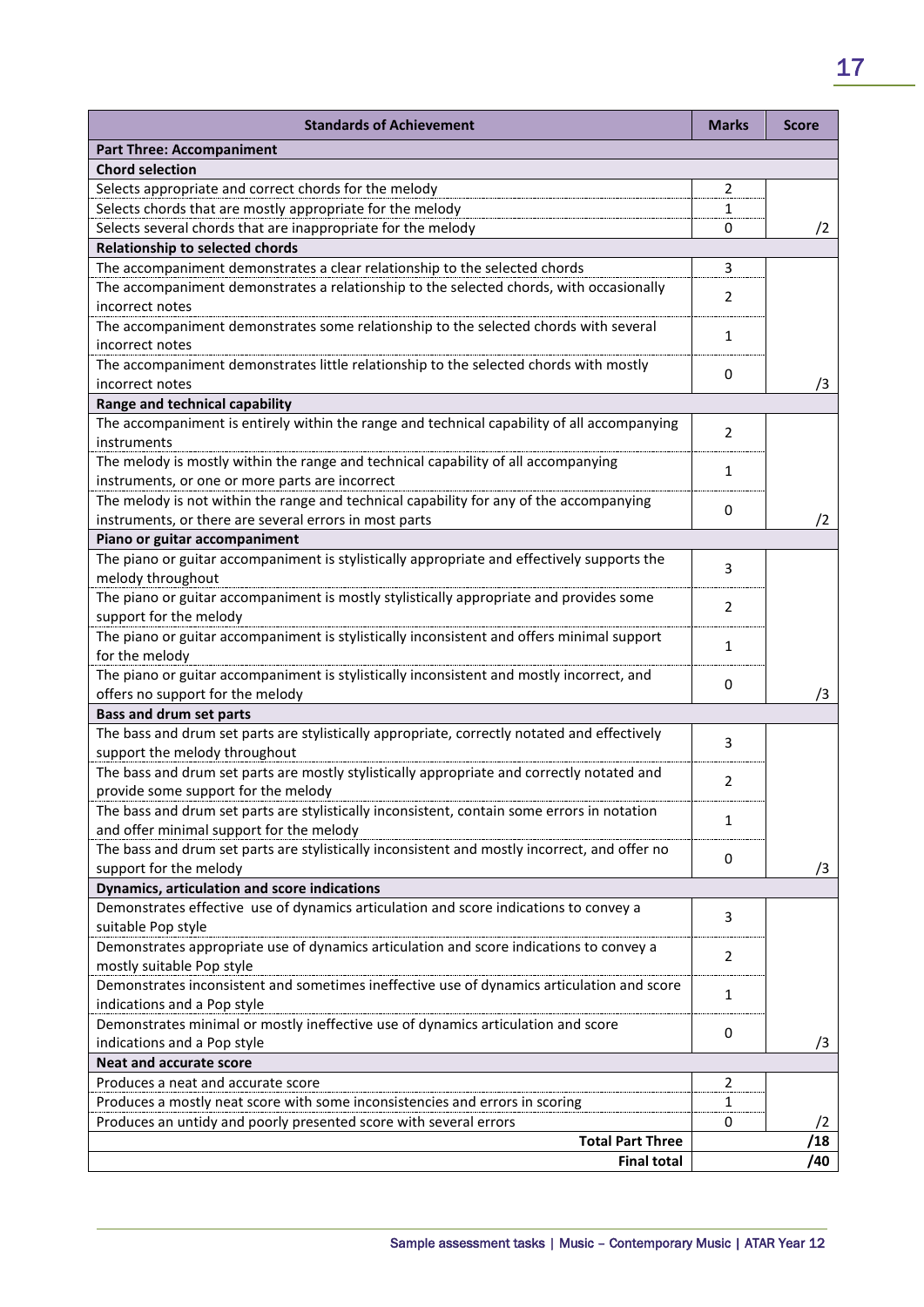# Sample assessment task

# Music – Contemporary – ATAR Year 12

Task 6 – Unit 4

### **Assessment type: Practical – Performance**

Students will present a selection of technical work to the class which has been selected in consultation with their instrumental/vocal teacher.

\_\_\_\_\_\_\_\_\_\_\_\_\_\_\_\_\_\_\_\_\_\_\_\_\_\_\_\_\_\_\_\_\_\_\_\_\_\_\_\_\_\_\_\_\_\_\_\_\_\_\_\_\_\_\_\_\_\_\_\_\_\_\_\_\_\_\_\_\_\_\_\_\_\_\_\_\_\_\_\_\_\_\_\_\_\_\_\_\_\_\_\_\_\_\_\_\_\_\_\_\_\_\_\_

### **Conditions**

Formal in-class assessment, Semester 2, Week 5

### **Task weighting**

5% of the school mark for this pair of units

#### **Name \_\_\_\_\_\_\_\_\_\_\_\_\_\_\_\_\_\_\_\_\_\_\_\_\_\_\_\_\_\_\_\_ (27 marks)**

# **Technical work**

A selection of technical work, consisting of ten items, or a technical study is to be performed (refer to the technical work support material outlined in the *Music Resource package for the practical component*).

Options:

- a variety of 10 scales or technical items must be presented, with at least one of every scale type or item represented
- a technical study or studies
- a combination of scales and study

The final list of technical work/repertoire assessment must be signed by your instrumental/vocal teacher prior to your assessment and submitted on the day of your performance.

You will be marked on accuracy, technique and musicianship, tone quality and control. A copy of the marking key will be provided for you as a checklist when practising.

18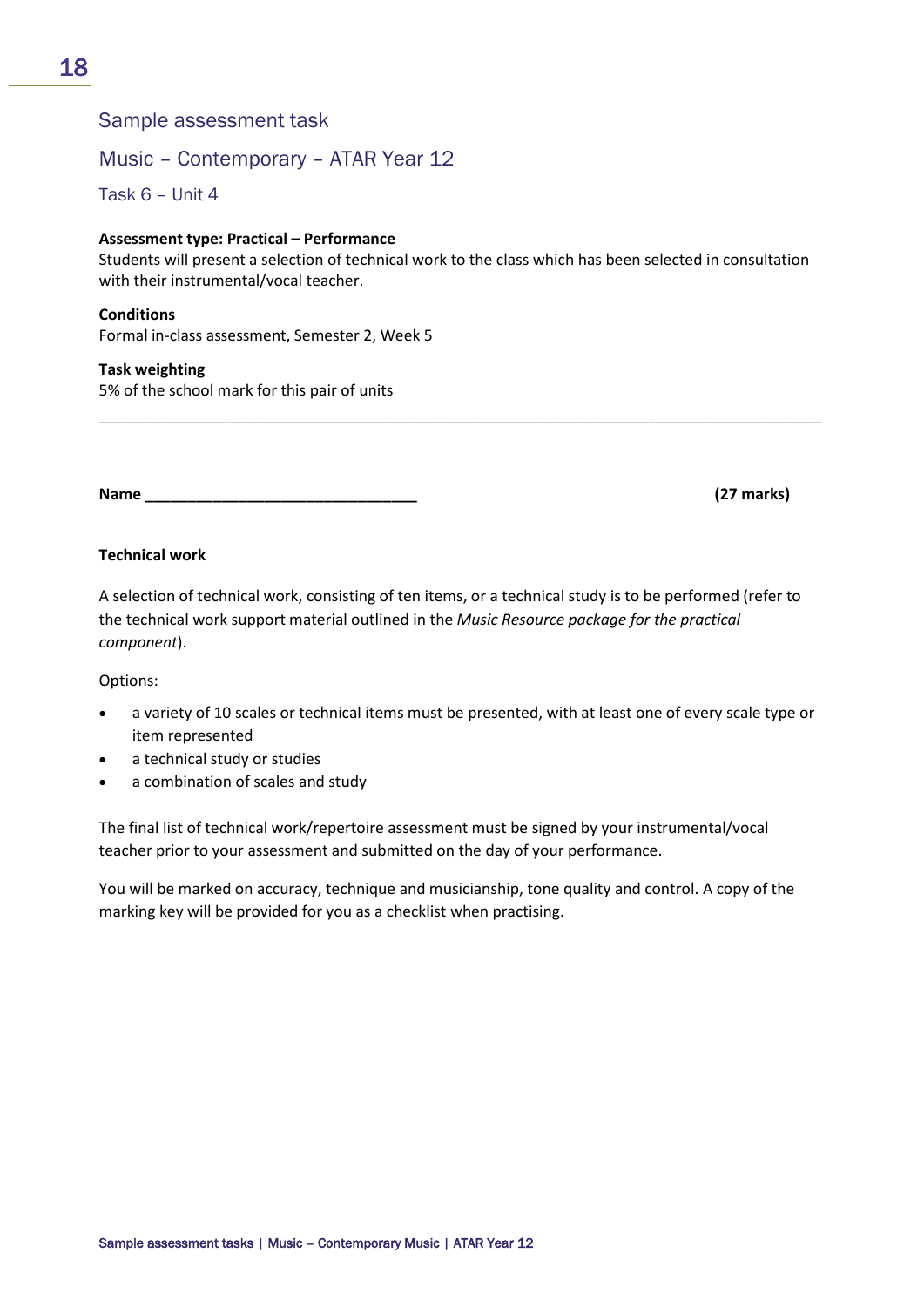# Marking key for sample assessment task 6 – Unit 4

| <b>Technical Work Assessment</b>                                                                                                                                                                 |                                                                                                                       |                                                                                                                                                                                                                                                                     |                |
|--------------------------------------------------------------------------------------------------------------------------------------------------------------------------------------------------|-----------------------------------------------------------------------------------------------------------------------|---------------------------------------------------------------------------------------------------------------------------------------------------------------------------------------------------------------------------------------------------------------------|----------------|
| <b>Accuracy</b>                                                                                                                                                                                  | <b>Marks</b>                                                                                                          | <b>Technique and Musicianship</b>                                                                                                                                                                                                                                   | <b>Marks</b>   |
| Performs all scales/technical items with<br>complete accuracy in pitch and intonation                                                                                                            | 10                                                                                                                    | Performs all scales/technical items with confidence,<br>consistently demonstrating excellent control and<br>accuracy of rhythm, tempo, phrasing and articulation.<br>Applies appropriate dynamics and technique                                                     | 10             |
| Performs scales/technical items with only very<br>slight and infrequent blemishes or hesitations in<br>pitch/intonation                                                                          | $8 - 9$                                                                                                               | Performs scales/technical items confidently,<br>maintaining control and accuracy of rhythm, tempo,<br>phrasing and articulation. Applies appropriate<br>dynamics and technique                                                                                      | 8–9            |
| Performs scales/technical items competently,<br>and recovers well from occasional blemishes or<br>hesitations in pitch/intonation                                                                | $6 - 7$                                                                                                               | Performs scales/technical items with confidence,<br>generally maintaining control and accuracy of<br>rhythm, tempo, phrasing and articulation. Application<br>of dynamics and technique is reasonably consistent                                                    | $6 - 7$        |
| Performs scales/technical items competently;<br>however, some blemishes and hesitations in<br>pitch/intonation reduce the overall fluency                                                        | $4 - 5$                                                                                                               | Performs scales/technical items with some<br>confidence, generally maintaining control and<br>accuracy of rhythm, tempo, phrasing and articulation.<br>Inconsistently applies dynamics and technique                                                                | 4–5            |
| Demonstrates limited competence in<br>performing scales/technical items, with a<br>number of blemishes and hesitations in<br>pitch/intonation adversely affecting the fluency<br>of presentation | $2 - 3$                                                                                                               | Performs scales/technical items with limited<br>confidence; however, is able to demonstrate some<br>control and accuracy of rhythm, tempo, phrasing and<br>articulation. Application of dynamics and technique is<br>limited                                        | $2 - 3$        |
| Demonstrates minimal competence in<br>performing scales/technical items, with<br>significant blemishes and hesitations in<br>pitch/intonation greatly affecting the fluency of<br>presentation   | 1                                                                                                                     | Demonstrates minimal confidence in performing<br>scales/technical items, reflecting limited or no<br>application, resulting in very little or no control of<br>rhythm, tempo, phrasing and articulation. Application<br>of dynamics and technique is seldom evident | 1              |
| Tonal quality and control                                                                                                                                                                        |                                                                                                                       |                                                                                                                                                                                                                                                                     |                |
| Consistently performs with excellent tonal quality and control across all registers and dynamic ranges                                                                                           |                                                                                                                       |                                                                                                                                                                                                                                                                     | 4              |
| Performs with proficient tonal quality and control with only slight and infrequent lapses                                                                                                        |                                                                                                                       |                                                                                                                                                                                                                                                                     | 3              |
| Performs with inconsistent tonal quality and control, but recovers well from minor lapses                                                                                                        |                                                                                                                       |                                                                                                                                                                                                                                                                     | $\overline{2}$ |
| Performs with significant and frequent lapses in tonal quality and control                                                                                                                       |                                                                                                                       |                                                                                                                                                                                                                                                                     | 1              |
| Correct number and range of scales                                                                                                                                                               |                                                                                                                       |                                                                                                                                                                                                                                                                     |                |
| articulations/bowings                                                                                                                                                                            | Plays the correct number of scales/technical items, and includes a range of different scale types/technical items and |                                                                                                                                                                                                                                                                     |                |
| Plays the correct number of scales/technical items, but does not include a range of different scale types/technical<br>items and articulations/bowings                                           |                                                                                                                       |                                                                                                                                                                                                                                                                     | 1              |
| Does not play the correct number of scales/technical items and does not include a range of different scale                                                                                       |                                                                                                                       |                                                                                                                                                                                                                                                                     | 0              |
| types/technical items and articulations/bowings                                                                                                                                                  |                                                                                                                       |                                                                                                                                                                                                                                                                     |                |
| List signed and approved by instrumental/vocal teacher                                                                                                                                           |                                                                                                                       |                                                                                                                                                                                                                                                                     |                |
| Provides a signed list of technical work approved by the instrumental/vocal teacher                                                                                                              |                                                                                                                       |                                                                                                                                                                                                                                                                     | 1              |
|                                                                                                                                                                                                  |                                                                                                                       | <b>Total mark</b>                                                                                                                                                                                                                                                   | /27            |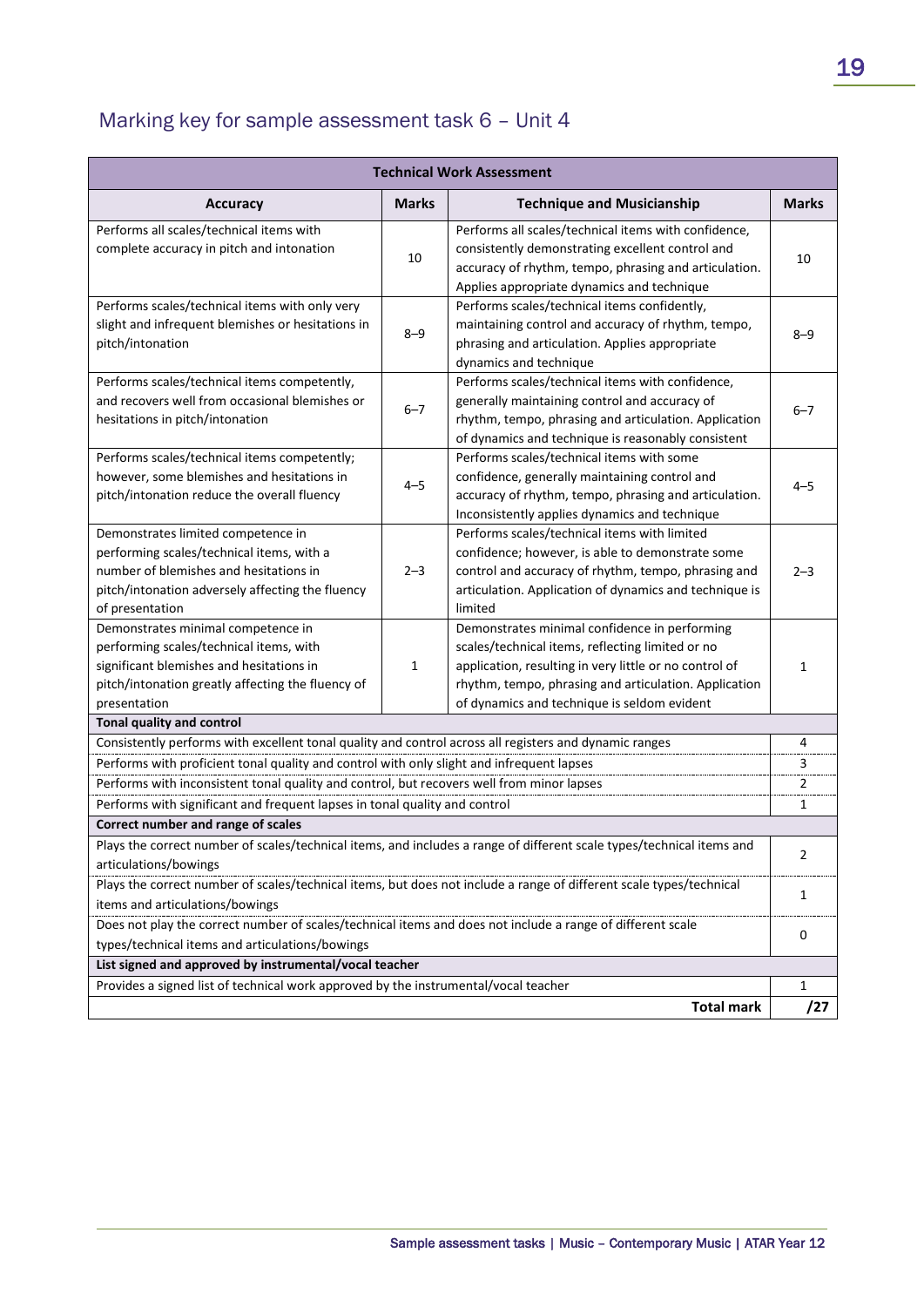# Sample assessment task

# Music – Contemporary – ATAR Year 12

Task 9 – Unit 4

# **Assessment type: Cultural and historical analysis**

The paper contains three sections and will cover the following concepts: aural and visual analysis questions based on the works studied this semester, identifying the work, composer; section; instrumentation; use of musical elements; form; compositional devices and programmatic features.

### **Conditions**

Time for the task: 60 minutes Formal in-class assessment, Semester 2, Week 8

### **Task weighting**

4% of the school mark for this pair of units

**Name \_\_\_\_\_\_\_\_\_\_\_\_\_\_\_\_\_\_\_\_\_\_\_\_\_\_\_\_\_\_\_ (50 marks)**

### **Comparative aural and visual analysis**

You will be provided with three Pop music excerpts in different formats covering a range of styles.

| <b>Extract One:</b> Aural analysis of a recorded excerpt                   | $(15 \text{ marks})$ |
|----------------------------------------------------------------------------|----------------------|
| <b>Extract Two:</b> Visual analysis of a score excerpt                     | $(15 \text{ marks})$ |
| <b>Excerpt Three:</b> Aural and visual analysis of an audio-visual excerpt | $(20$ marks)         |

\_\_\_\_\_\_\_\_\_\_\_\_\_\_\_\_\_\_\_\_\_\_\_\_\_\_\_\_\_\_\_\_\_\_\_\_\_\_\_\_\_\_\_\_\_\_\_\_\_\_\_\_\_\_\_\_\_\_\_\_\_\_\_\_\_\_\_\_\_\_\_\_\_\_\_\_\_\_\_\_\_\_\_\_\_\_\_\_\_\_\_\_\_\_\_\_\_\_\_\_\_\_\_\_

You will be required to address the following criteria for each excerpt:

- identify the decade and style represented for each excerpt
- identify a possible artist/s for each excerpt
- identify the form of each excerpt
- address a minimum of four criteria for each excerpt, writing at least two sentences to justify your response
- refer to specific bars or sections within the score or sections in the audio-visual footage to support each criteria selected
- identification of at least four of the following:
	- **type of voice/s and vocal style**
	- **·** instrumentation
	- tempo, metre and rhythm
	- tonality, melodic and harmonic elements
	- textural features
	- dynamics and articulations
	- compositional devices
	- instrumental and vocal timbres and colouristic effects.

20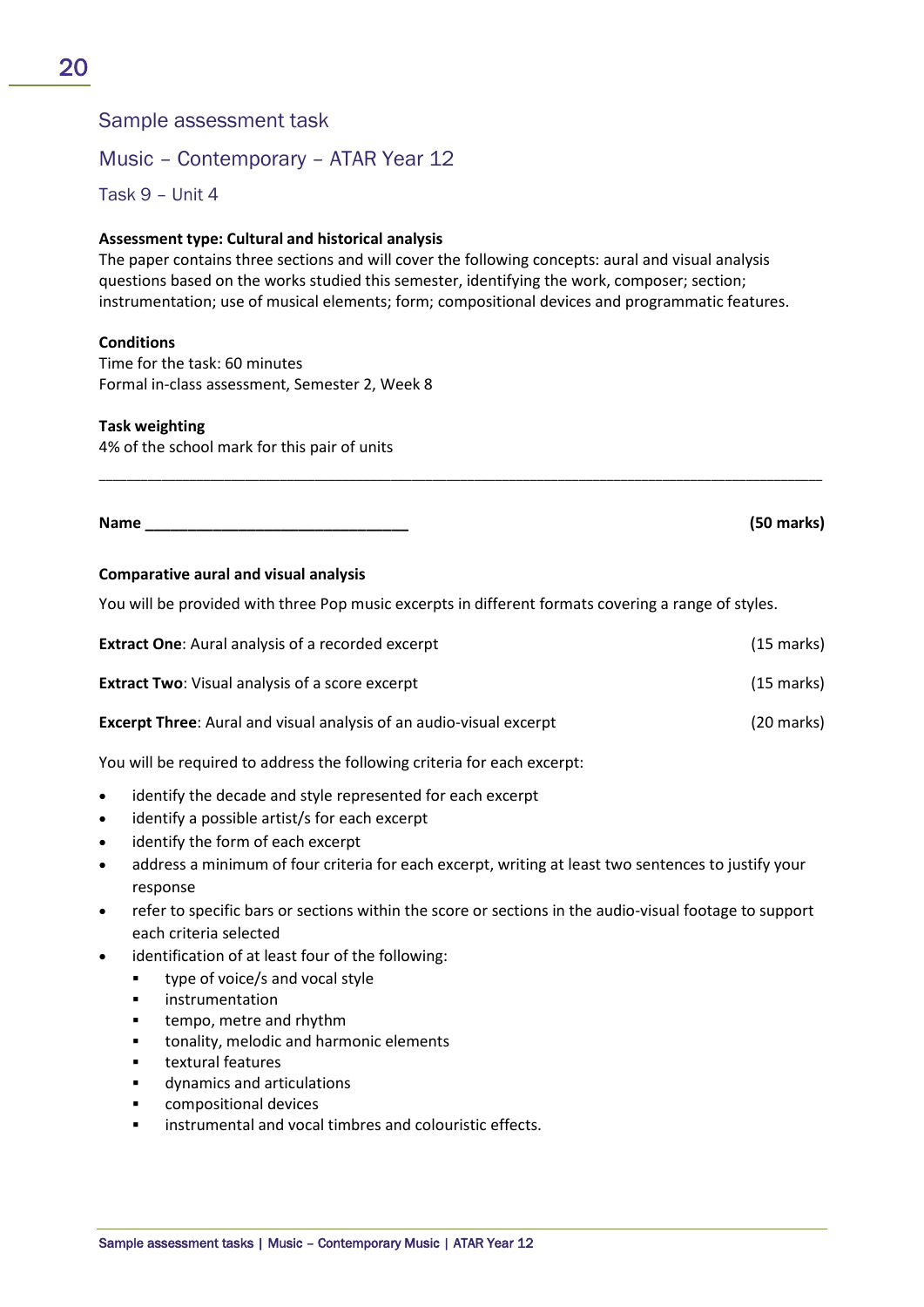**E Excerpt Three: Audio-visual**: In addition to the above criteria, you will also be expected to comment on the use of staging, sound and production techniques in your analysis, explaining how these factors correlate with or support and enhance the role and use of the listed elements of music.

*For copyright reasons, copies of the scores cannot be provided. Teachers should select a range of Pop music excerpts, representing different artists and styles.*

*(The student response can be in any form or a number of different forms depending on the example and the cohort. The response could be as part of a table that correlates with the marking key, as a series of short paragraphs or dot points, an extended response, specific questions related to the dot points or a combination of responses across the three excerpts.)*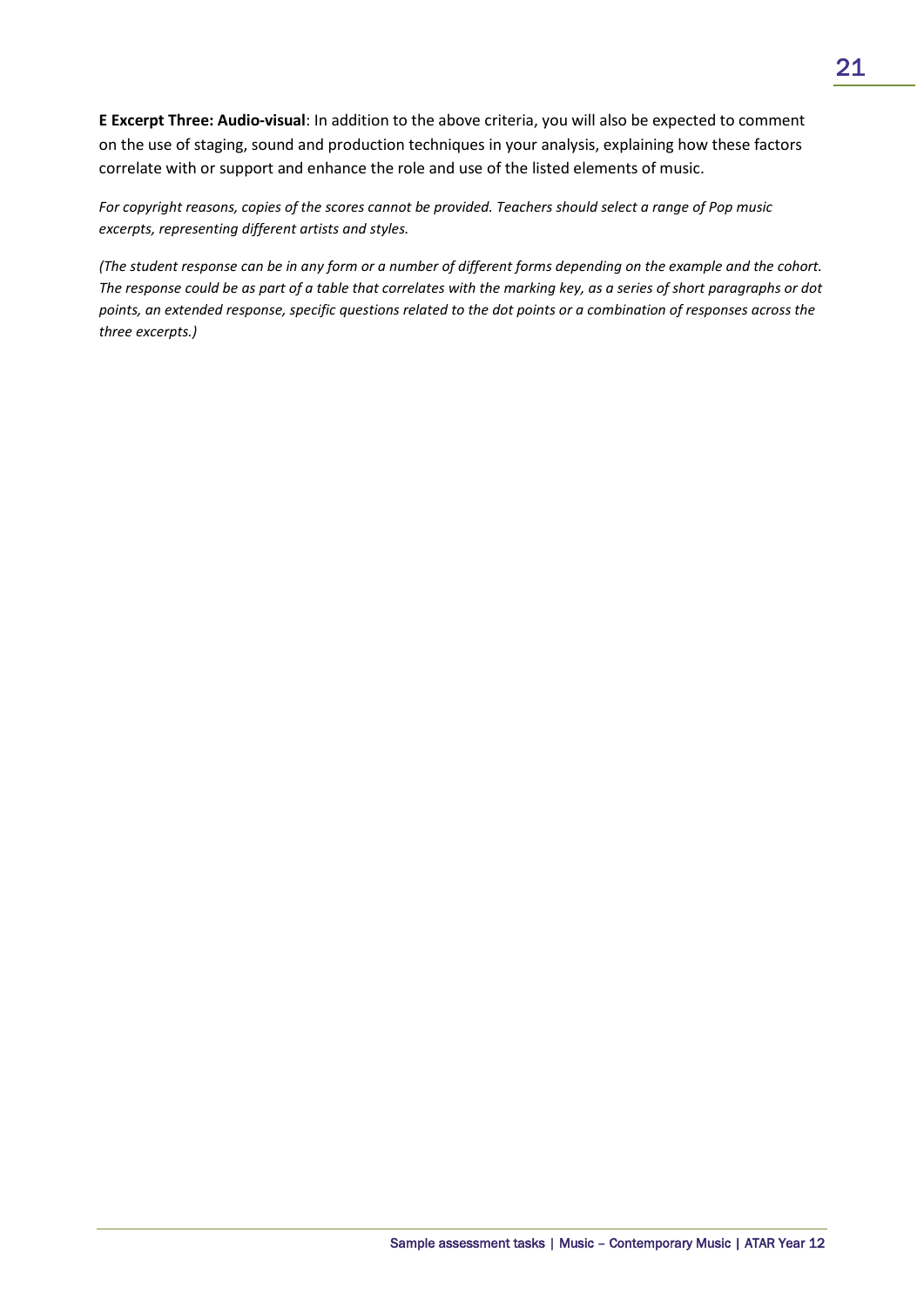# Marking key for sample assessment task 9 – Unit 4

| <b>Description</b>                                                                                | <b>Marks</b>   |
|---------------------------------------------------------------------------------------------------|----------------|
| Aural analysis - recorded excerpt                                                                 |                |
| Identification of decade and style                                                                | /2             |
| Correctly identifies decade and style                                                             | 2              |
| Correctly identifies decade or style                                                              | 1              |
| Incorrectly identifies decade and style                                                           | 0              |
| Identification of possible artist/s                                                               | /1             |
| Correctly identifies possible artist/s                                                            | 1              |
| Incorrectly identifies possible artist/s                                                          | 0              |
| <b>Identification of form</b>                                                                     | /1             |
| Correctly identifies form                                                                         | $\mathbf{1}$   |
| Incorrectly identifies form                                                                       | 0              |
| <b>Criteria</b>                                                                                   | /8             |
| Addresses at least four criteria, providing detailed and insightful discussion for each           | $7 - 8$        |
| Addresses at least four criteria, providing detailed discussion for most                          | $5 - 6$        |
| Addresses only 2-3 criteria, providing some discussion for most                                   | $3 - 4$        |
| Addresses only 1-2 criteria, providing minimal discussion                                         | $1 - 2$        |
| Does not address or incorrectly addresses criteria, providing minimal, incorrect or no discussion | $\mathbf 0$    |
| <b>Evidence from the recording</b>                                                                | /3             |
| Provides several examples of evidence from the recording to support analysis                      | 3              |
| Provides some examples of evidence from the recording that mostly supports analysis               | 2              |
| Provides minimal evidence from the recording that is mostly unsupportive                          | 1              |
| Provides no evidence from the recording or provides evidence that is incorrect and unsupportive   | 0              |
| <b>Total for Aural analysis</b>                                                                   | /15            |
| Visual analysis - score excerpt                                                                   |                |
| <b>Identification of decade and style</b>                                                         | /2             |
| Correctly identifies decade and style                                                             | $\overline{2}$ |
| Correctly identifies decade or style                                                              | 1              |
| Incorrectly identifies decade and style                                                           | 0              |
| Identification of possible artist/s                                                               | /1             |
| Correctly identifies possible artist/s                                                            | $\mathbf{1}$   |
| Incorrectly identifies possible artist/s                                                          | 0              |
| <b>Identification of form</b>                                                                     | /1             |
| Correctly identifies form                                                                         | 1              |
| Incorrectly identifies form                                                                       | $\mathbf 0$    |
| Criteria                                                                                          | /8             |
| Addresses at least four criteria, providing detailed and insightful discussion for each           | $7 - 8$        |
| Addresses at least four criteria, providing detailed discussion for most                          | $5 - 6$        |
| Addresses only 2-3 criteria, providing some discussion for most                                   | $3 - 4$        |
| Addresses only 1-2 criteria, providing minimal discussion                                         | $1 - 2$        |
| Does not address or incorrectly addresses criteria, providing minimal, incorrect or no discussion | 0              |
| <b>Evidence from the score</b>                                                                    | /3             |
| Provides several examples of evidence from the score to support analysis                          | $\mathsf 3$    |
| Provides some examples of evidence from the score that mostly supports analysis                   | $\overline{2}$ |
| Provides minimal evidence from the score that is mostly unsupportive                              | 1              |
| Provides no evidence from the score or provides evidence that is incorrect and unsupportive       | 0              |
| <b>Total for Visual analysis</b>                                                                  | /15            |